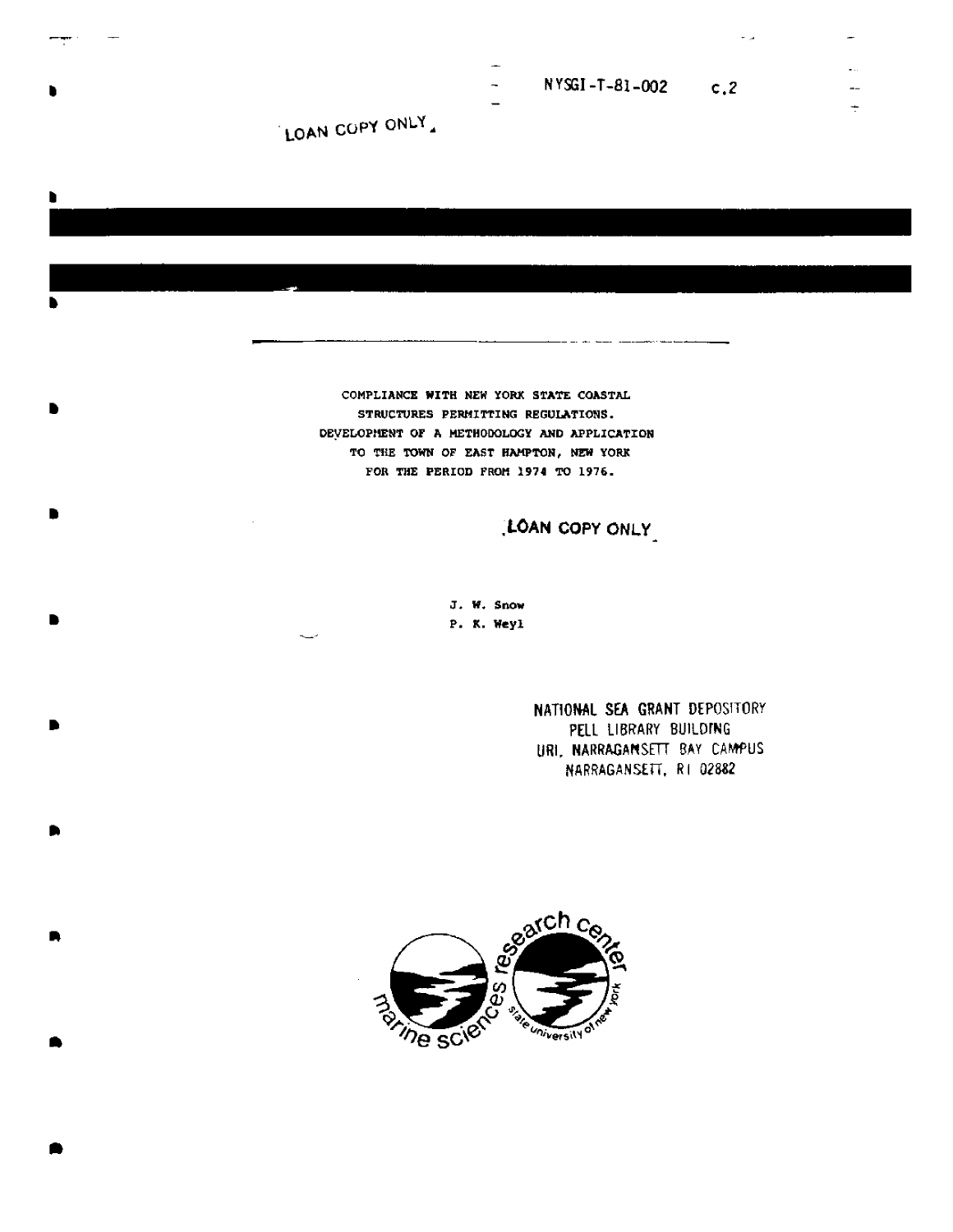# **CIRCULATING COPY** Sea Grant Depository

MARINE SCIENCES RESEARCH CENTER STATE UNIVERSITY OF NEW YORK STONY BROOK, NEW YORK 11794

COMPLIANCE WITH NEW YORK STATE COASTAL STRUCTURES PERMITTING REGULATIONS. DEVELOPMENT OF A METHODOLOGY AND APPLICATION TO THE TOWN OF EAST HAMPTON, NEW YORK FOR THE PERIOD FROM 1974 TO 1976.

LOAN COPY ONLY

J. W. Snow P. K. Weyl J. R. Schubel M. Greges

February 1981

Sponsored by the New York Sea Grant Institute

Special Report 41

Reference 81-1

Approved for Distribution Rochubel<br>J. R. Schubel, Director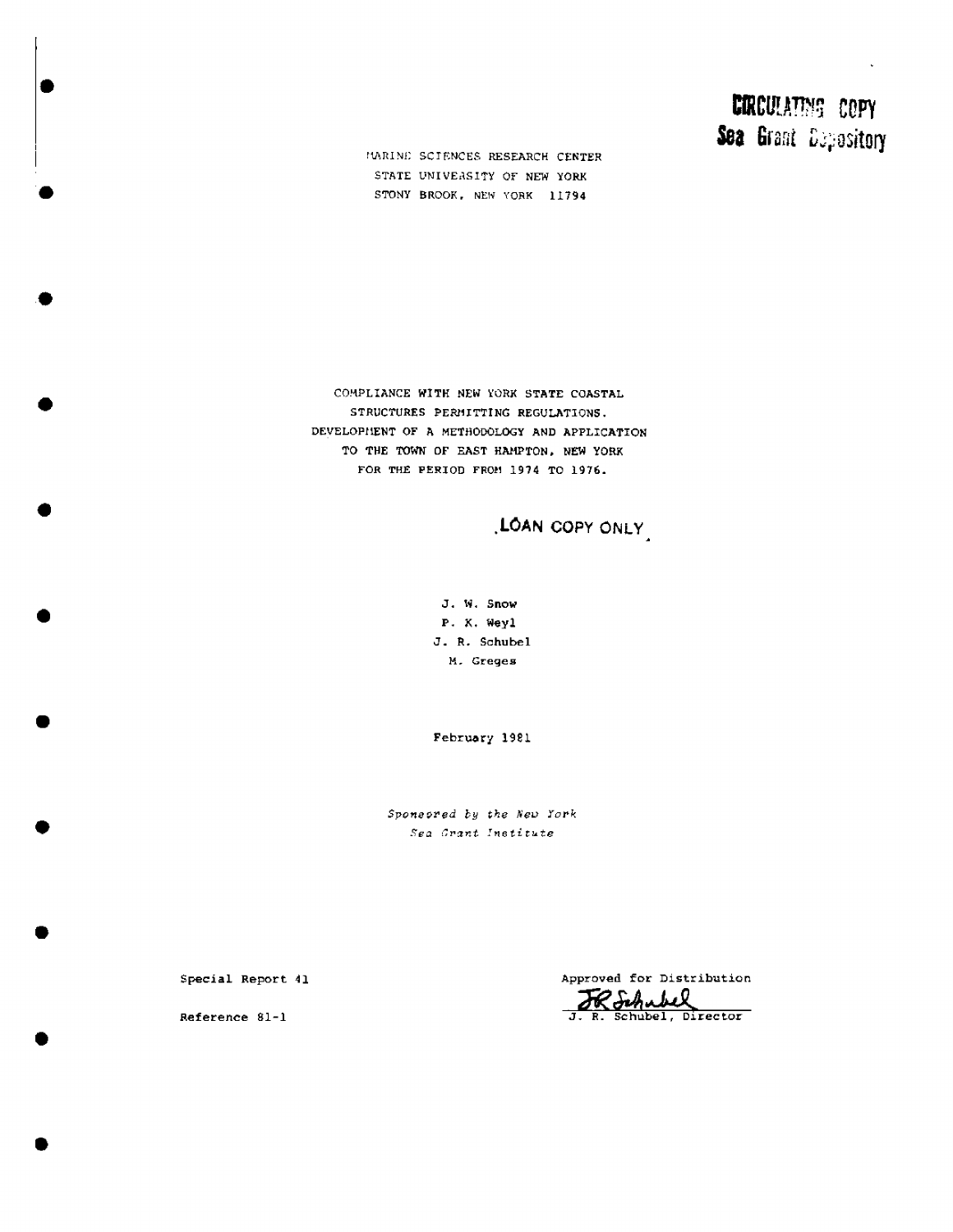#### ACKNOWLEDGEMENT

The work herein reported could not have been carried out without the helpful cooperation of the New York Btate Department of Environmental Conservation and the Long Island Regional Planning Board. We are particularly grateful for the assistance given by Dr. Lee E. Koppelman and Charles Lind,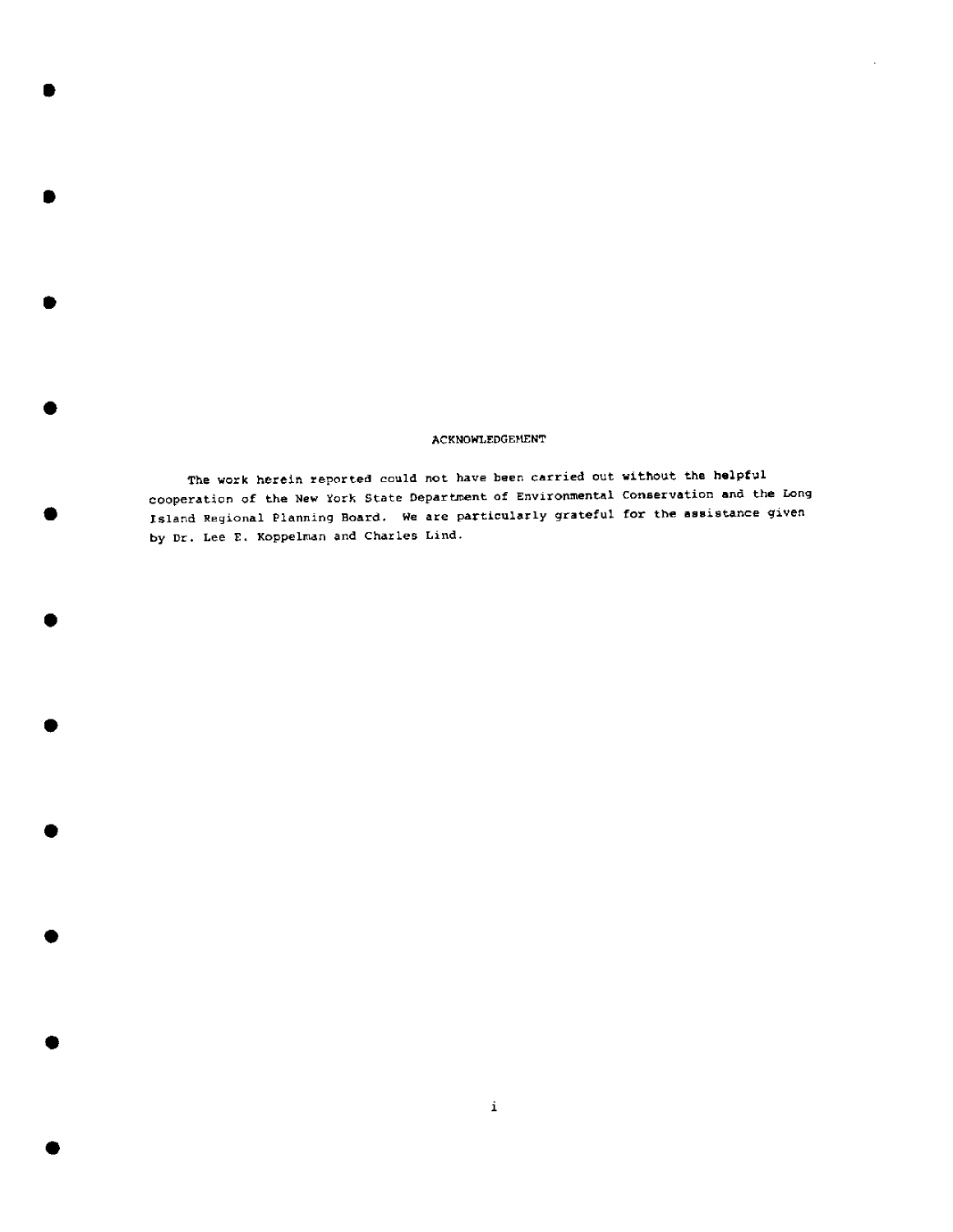## TABLE OF CONTENTS

 $\ddot{\phantom{a}}$ 

| Ι.   |                                                                           | Page |
|------|---------------------------------------------------------------------------|------|
| II.  |                                                                           |      |
|      |                                                                           |      |
|      | - 1                                                                       |      |
|      | $\overline{2}$                                                            |      |
| III. | ्र                                                                        |      |
|      | - 4                                                                       |      |
| IV.  |                                                                           |      |
| V.   | APPENDIX                                                                  |      |
|      | А.                                                                        |      |
|      | $\mathbf{B}$ .<br>List of symbols used for variables and values           |      |
|      | and an example of a computer data file 8                                  |      |
|      | C.                                                                        |      |
|      | D.<br>List of structures identified on the 1976 aerial photographs        |      |
|      |                                                                           |      |
|      | that were not identified on the 1974 aerial photographs. 15<br>Е.         |      |
|      | List of permits issued from April 1974 to March 1976 15                   |      |
|      | P.<br>List of structures constructed which were probably not permitted 15 |      |
|      | G <sub>1</sub>                                                            |      |

 $\label{eq:2} \frac{1}{\sqrt{2}}\sum_{i=1}^n\frac{1}{\sqrt{2}}\sum_{i=1}^n\frac{1}{\sqrt{2}}\sum_{i=1}^n\frac{1}{\sqrt{2}}\sum_{i=1}^n\frac{1}{\sqrt{2}}\sum_{i=1}^n\frac{1}{\sqrt{2}}\sum_{i=1}^n\frac{1}{\sqrt{2}}\sum_{i=1}^n\frac{1}{\sqrt{2}}\sum_{i=1}^n\frac{1}{\sqrt{2}}\sum_{i=1}^n\frac{1}{\sqrt{2}}\sum_{i=1}^n\frac{1}{\sqrt{2}}\sum_{i=1}^n\frac{1$ 

 $\sim 10$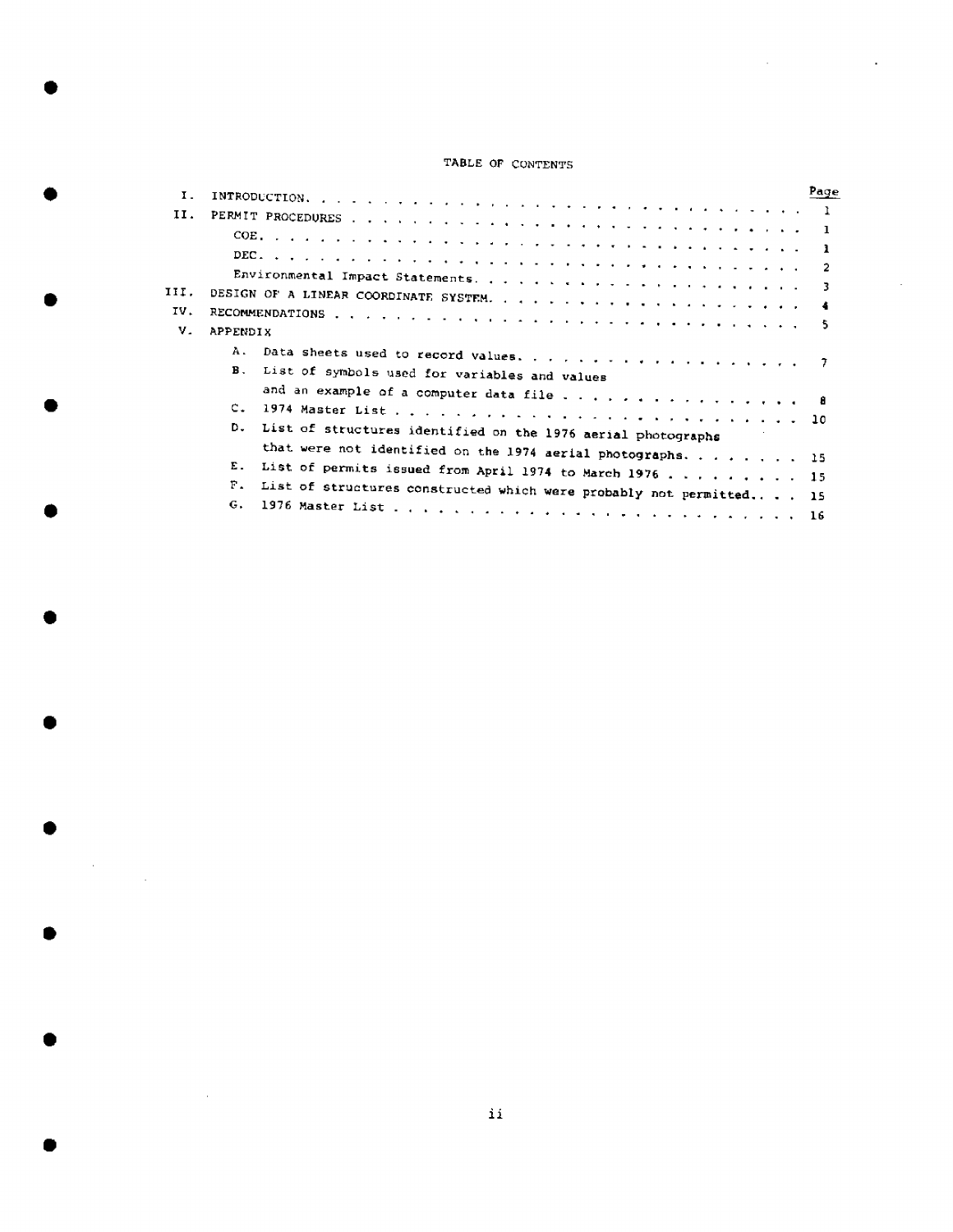#### 1. INTRODUCTION

The purpose of this study is to determine the effectiveness of the present permitting system for controlling shoreline structures and to suggest : ssible improvements. Utilizing aerial photographs and topographic maps to create a computerized index of the structures, a comparison could be made between the years 1974 and 1976, inclusive, to determine what structures were built during this period. A listing of structures constructed during the interval was then compared with a list of the permits issued to identify those newly built structures for which a permit had or had not been issued according to the Department of Environmental Conservation (DEC) files searched.

#### II. PERMIT PROCEDURES

Any physical alterations of the coastal marine zone, whether by construction, dredging or spoil disposal in or near a waterway, freshwater wetland, or tidal wetland, are regulated by an extensive government permit program. These coastal construction regulations, which have been adopted by all levels of government, are designed to protect both the rights of the public and the environment. They are based primarily on two principles: 1) construction and development should not benefit a private owner at the expanse of infringing upon the "public interest," and 2) while water resources should be put to the best present use, they must still be preserved for the use of future generations.

The decision as to whether a permit will be issued rests on an examination of the effects of the proposed work on several relevent factors, including navigation, fish and wildlife, conservation, pollution, aesthetics, ecology, and the general public interest. "Protection" and "preservation" are the keywords in the procriments' evaluation of an activitier possible impact in three major areas:

- 1) the maintenance of water quality
- 2) the conservation of wetlands resources
- 3) the prevention of obstruction and alteration of navigable waters

Different environmental regulations have been created by various government offices to safequard water and adjacent land resources. Town and city administrations have adopted zoning ordinances and planning procedures designed to insure orderly development of their lands; state agencies manage conceptual plans and are responsible for a variety of zoning and requlatory activities; the federal government has the authority to set standards of quality which must be met nationwide.

In addition to receiving local authorization, permits for all work in New York coastal areas must be obtained from two government agencies: the Army Corps of Engineers (COE) legislates on the Federal level, and the New York State Department of Environmental Conservation (DEC) oversees for the State. Generally, after local permission has been acquired, a permit must be issued by DEC (or be in the process of evaluation) before the Corps will make a decision on a project application.

 $\mathcal{CDE}$ 

The Corps of Engineers is the branch of the Department of Army which handles all civil functions. This includes the execution and management of river, harbor, and flood control improvements, and the administration of certain laws enacted by Congress for the protection and preservation of navigation and navigable waters in the United States.

In order to decentralize their operations and expedite permit procedures, the United States has 10 COE divisions (headed by a Division Engineer) which are divided into 38 districts (each with their own District Engineer). Parts of New York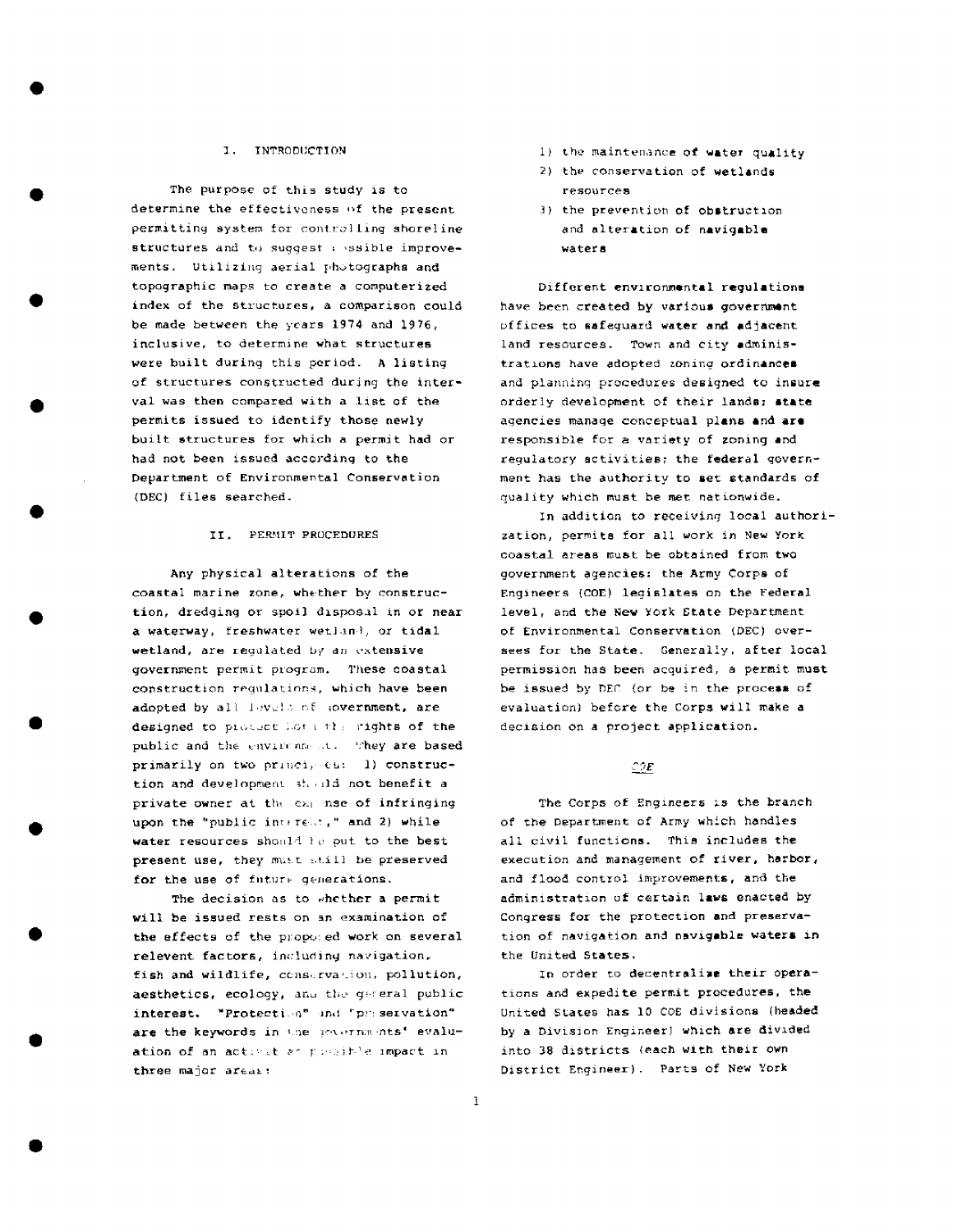State are included in each of five districts: Baltimore, Buffalo, New York City, Philadelphia, and Pittsburgh.

The District Engineer (DE) is empowered to grant permits for construction, dredging, fill discharge and transportation of dredged material (spoil) in all navigable waters in his district. The evaluation procedure begins when a full application is submitted to the D.E. This includes a completed ENG form 4345 accompanied by a detailed description of plans for any proposed and completed work.

After all required information has been provided, the petition is circulated to several government advisory agencies and a public notice is issued to inform all interested parties of the proposed activity, During this 30 day period, comments and suggestions are offered on the suitability of the project and its probable impact on the public interest. According to the public notice distributed by the Corps, the following factors are considered relevant in evaluating a project's suitability:

"... conservation, economics, aesthetics, general environmental concerns, historic values, fish and wildlife values, flood damage prevention, land use, navigation, recreation, water supply, water quality, energy needs, safety, food production, and, in general, the needs and welfare of the people."

The government agencies consulted during this period may include: The Environmental Protection Agency, The National Marine Fisheries Service, The U.S. Fish and Wildlife Service, The Coastal Engineering Research Center, The Federal Water Pollution Control Administration, and the Federal Power Commission.

After this period of public comment, an Environmental Assessment, or record of the anticipated environmental impact of the project, is prepared by the District Engineer. If he deem ne essary, a public

hearing may also be held to assist him in making a decision on an application. After all these actions have been completed, the D.E.C. will grant or reject a permit on the basis of the assessment record and adherence to applicable regulations. The entire process, from completion of application to permit issuance or denial takes from 75 to 90 days. However, if the Corps is required to hold a public hearing, orepare an Environmental Impact Statement, or if the proposed work is controversial, the processing could take up to one year or more.

25.1

DEC Application procedures are similar to those of the Corp. The Uniform Procedures Act adopted by the State Legislature in 1977 simplified procedures for public notice, public comment, permit hearings, and required DEC to act within specified time periods on applications.

Three different types of permits are administered by the Regulatory Affairs Department of DEC for any work which will affect water quality:

- 1) A Water Quality Permit is needed for most proposed activities (dam or dock construction, bulkheading, dredging, fill, etc.); it is issued to "prevent the unreasonable, unnecessary or harmful alteration of stream channels, filling and dredging in navigable waters and the construction or major repair of dams or docks which would benefit a private interest at the expense of the public's rights." DEC upholds the principal that one person's use of water, considered a "mobile resource," should not be detrimental to another person's use and enjoyment.
- 2) A Tidal Wetlands Permit is necessary for work which is carried out in a tidal wetland (any areas which border on or lie beneath tidal waters,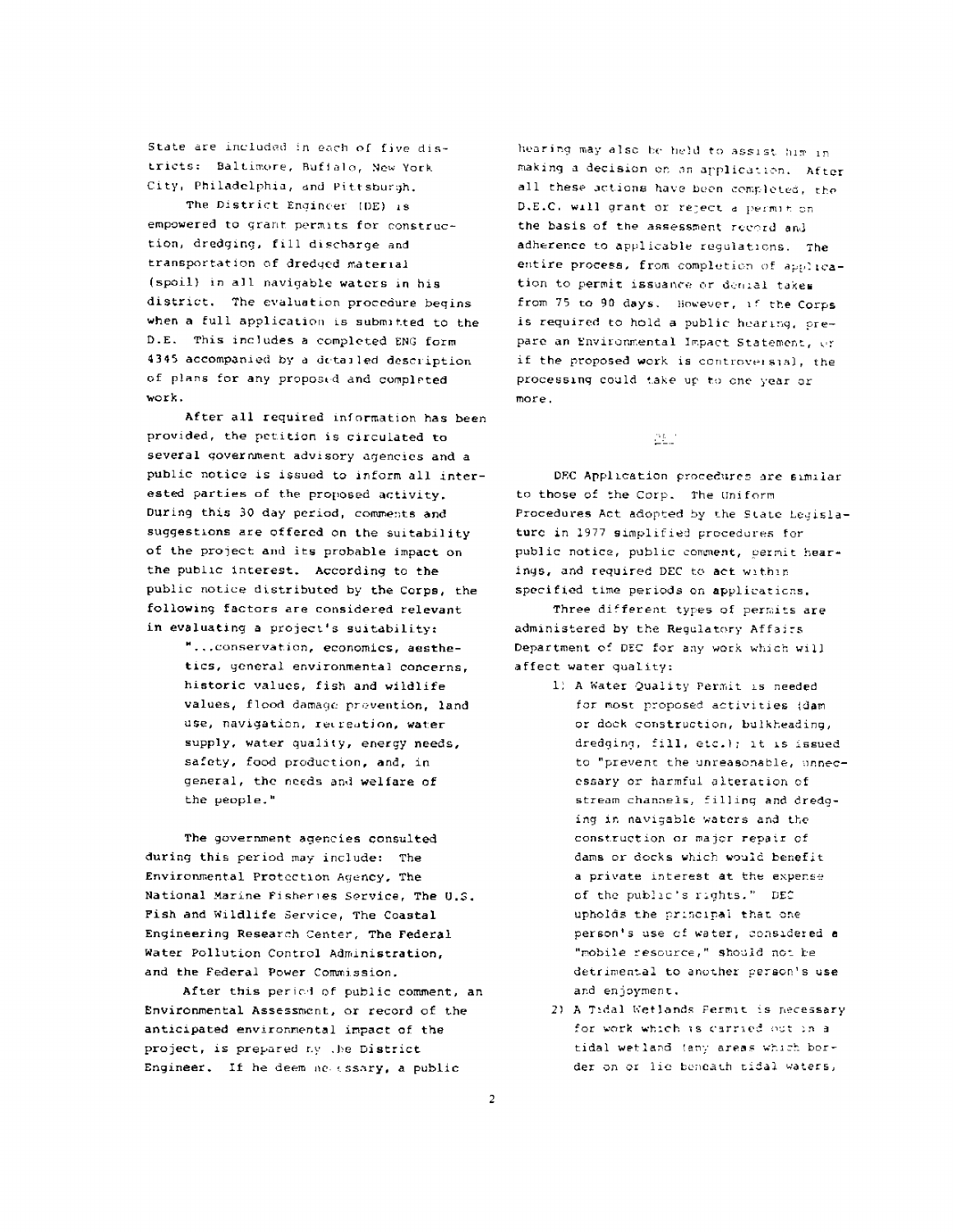such as banks, bogs, salt marshes. swamps or other low lands subject to tidal action) or adjacent areas averaging 300 ft inland from the wetland boundary. Tidal wetlands, considered one of the most vital and productive areas of the marine zone, are valued as nutrient and nursery grounds, wildlife habitats, flood and storm control buffer zones, pollution cleansing systems, and irreplaceable recreation and aesthetic lands. This permit is meant to prevent their despoilation and destruction through regulations that will preserve, protect and enhance their present and potential values.

3) Freshwater Wetlands Permits are needed for those areas defined as being "periodically inundated and normally characterized by the presence of vegetation that requires saturated soil conditions for growth and reproduction." Their usefulness as flood protection areas and wildlife habitats afford them the same protection as tidal wetlands.

As part of the Uniform Procedures Act. one application form may be submitted for several different permits.

After a completed DEC form, location plans, and project proposals have been submitted, DEC will publish a notice of the request in the department's weekly Environmental Notice Bulletin. A period of two weeks is given for public comment on the application. Additionally, the applicant is required to publish notice in a newspaper of general circulation in the area where the project has been proposed.

The application is then reviewed to determine whether the proposal meets applicable environmental standards and whether it is to be carried out in a way that minimizes environmental damage. Within 90 days of receipt of a complete application, a hearing may be held if there is substantial negative public reaction, or if DEC makes

recommendations or changes in the proposal which are not acceptable to the applicant. If there is a hearing, the annifoant is required to pay for the proparation of the stenographic record of the preceedings, as well as any hearing room charges.

Offices within DFC which may be consulted on a particular application include the Bureau of Tidal Wetlands, the Bureau of Freshwater Wetlands, Fish and Wildlife, and the Division of Environmental Juality (which includes three branches: Water, Air, and Solid Waste). The Health Decortment and the State Historical Preservation Office may also offer advice.

# Environmental Inpiet Statements

Both Federal and State review procedures are concerned with possible longterm environmental effects if construction activity. If either department feels that the proposed activity would have a significant effect on the environment, an Environmental Impact Statement (CIS) may have to be prepared before a decision on a permit application is made. This is a written document which weighs social, economic and environmental issues in making a permit judgement.

The Federal government follows the guidelines outlined by the Council on Environmental Quality (CEQ) in such matters. The Council requires an FIS for any major Federal action which would significantly effect or be detrimental to long range environmental goals or to the present quality of the environment, or which may change patterns of local social activity. Each Federal agency is responsible for defining the term "significant."

Even if the District Engineer concludes that a permit should be issued but that the effects on the environment would be significant, EIS preparation is begun.

In 1978, New York State adopted the State Environmental Quality Review Act (SEOR) which established criteria for determining whether a proposed action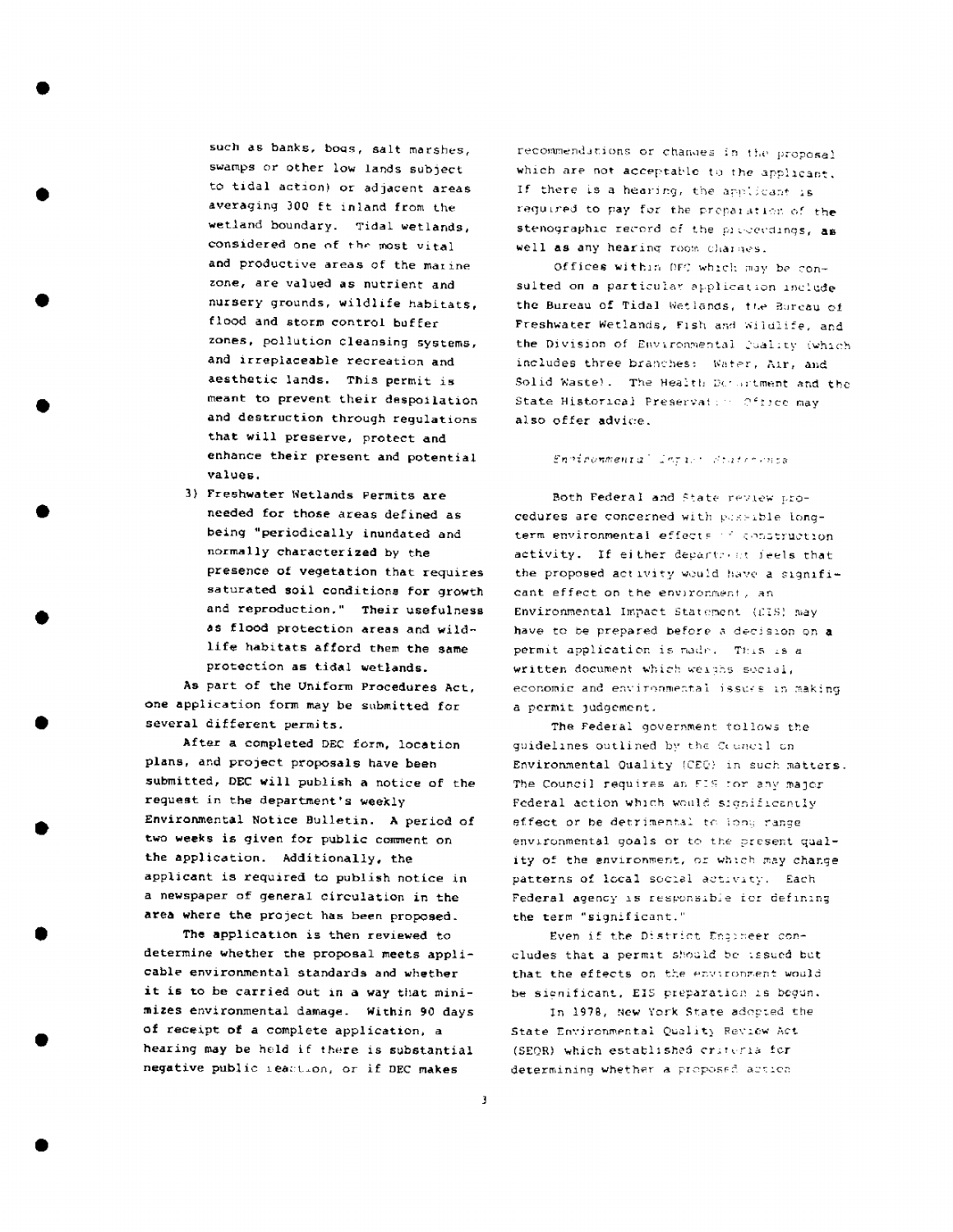requires an EIS. These indicators include: 1) a substantial adverse change in

existing air and water quality

2) an increase in erosion potential

3) the attracting of crowds to places for more than a few days in comparison to the number who would congregate without the proposed action

4) a substantial change in the use or the intensity of use of a natural resource.

5) cumulative effects of two or more projects.

In both Federal and State situations the applicant is required to furnish the additional information needed for the EIS unless agency staff and resources are available. Guidelines are distributed by both agencies to assist the applicant in preparing an EIS draft.

Neither DEC nor the Corp has final authority in permit licensing. In cases where one agency issues a permit and another will not, a State court will decide the final outcome. Additionally, Congressional approval can override DEC and Corps objections.

III. DESIGN OF A LINEAR COORDINATE SYSTEM

The town of East Hampton was chosen to demonstrate this system because it contained a relatively significant number of existing structures (261) and of new structures constructed during the period (14). The results indicated that while all five groins constructed during the period were permitted, only one of nine piers built during the period appeared to be permitted. In order to improve the effectiveness of the present system, the linear coordinate system already created should be used to survey future compliance in East Hampton and the system could be extended to other coastal areas.

To compare the coastal structures in place as revealed by aerial photographs of April 1974 and March 1976, a linear coordinate system was designed to provide a simple location index of the existing

structures on the shoreline. The purpose of this comparison was to deferrine what specific structures were built biring the period from 1974 to 1976. The coordinate system was also used to index the locations of structure permits issued between April 1974 and March 1976. To accomplish this goal, aerial photographs and topographic maps were utilized to create the index. The 1974 acrial photographs were taken on April 12 and April 27 and reproduced to a scale of 1:15840, while the 1976 photographs were taken on March 24, and have a scale of 1:12000. The topographic maps, with a scale of 1:2400, are based on the same set of 1974 aerial photographs. Both the photographs and the topographic maps were obtained from the Long Island Regional Planning Board in Hauppauge.

To establish the coordinate system, the actual shoreline on the topographic map was approximated by a series of straight lines. An arbitrary point was chosen as the origin and given a coordinate of zero. In the case of this study, a point on the townline between Fast Hampton. and South Hampton on the Sag Sarbor shoreline was chosen as the origin. A reference mark is then placed every 500 feet for convenience in locating a specific coordinate. The resolution with which a coordinate is determined is 10 feet. The coastline and each harbor is given a separate coordinate system with its own unique origin. Therefore each point is identified by a coordinate and two or three capital letters. The letters indicate what body of water is being referred to. The coastline of East Hampton was divided into the following secretic:

| North Shore Line:  | CT. |
|--------------------|-----|
| Montauk Harbor:    | МΕ  |
| Napeaque Harbor:   | NF. |
| Three Mile Harbor: | ጥህዘ |
| Acabomack Harbor:  | АH  |
| Hod Creck:         | -90 |
| Northwest Creek:   | NC  |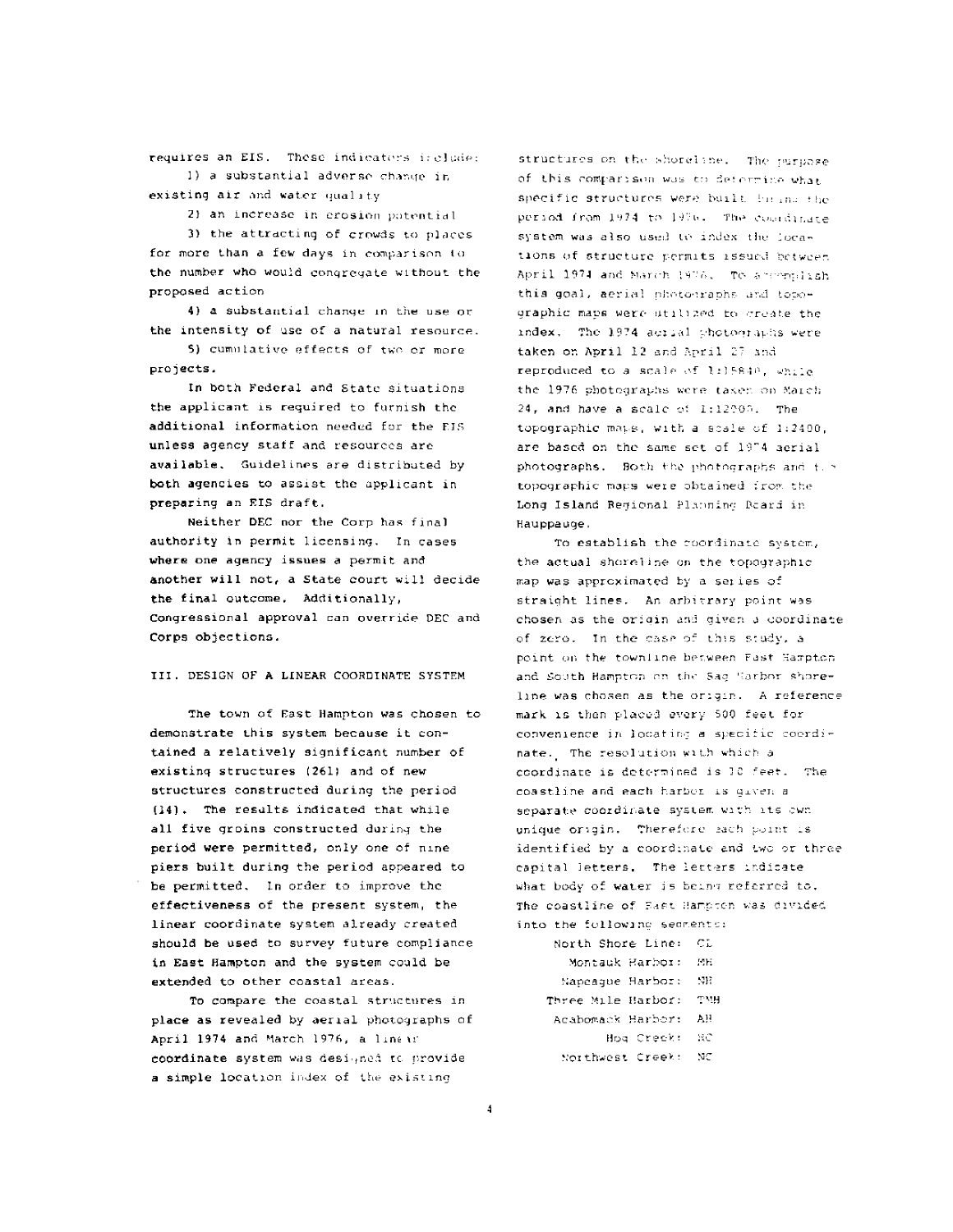Once the coordinate system has been established, a set of variables descriptive of the coastline can be indexed. There are two types of variables, point variables and line variables. Line variables apply to a segment of the shoreline. The coordinate which identifies a line variable is the point from which this value begins. At the point the line variable changes value, a new coordinate is recorded identifying the new value. To determine the length of the shoreline to which a particular value of the variable applies, the new coordinate is subtracted from the previous coordinate yielding its approximate length in tens of feet. Point variables refer to properties that apply to a particular point or short sequent of the shore. Examples are outfall pipes and structures that project into the water. Structures such as piers are classified according to the distance they project into the water.

To create a computer index each value is recorded on a data sheet, as shown in appendix A. The first column of the data sheet gives the coordinate in tens of feet, followed by the source of the information. the resolution with which the coordinate was determined, the variable, and the value of this variable. The value is the specific information being recorded. For example, if the variable is structures, the value may be a jetty of 100 feet in length or a pier of 200 feet. Once this data is coded. it is typed onto the computer and stored on a magnetic diskette. A listing of the symbols used and an example of these files are given in Appendix B.

In order to determine what structures built between the years 1974 and 1976 that were not permitted the following steps were taken. First a listing of all structures on the topographic maps was generated. Then structures identified on the 1974 aerial photographs but not included on the topographic maps are added to the listing. Now a master list of all structures existing at the time of the April 1971 wrials has been created (Appendix C). Nexc, the 1976

photographs are examined and structures not on the 1974 master list are listed separately (Appendix D). These structures are compared to a list of the permits issued from April 1974 to March 1976 and another listing is generated (Appendix E) showing those structures permitted with their corresponding permit numbers. Now a listing of those structures which were probably constructed during the period from April 1974 to March 1976 and not permitted is listed (Appendix F). Structures can be on this list for the following reasons:

1) A structure could be built after a permit was issued but the permit is not revealed in our search of the permit files.

2) A feature in the 1976 photograph could be misidentified as a new structure.

3) The structure could predate the 1974 photograph but was not identified on that photograph.

4) The structure could have been built between 1974 and 1976 without a permit.

Prior to possible enforcement action, ground inspection should verify the present existence of the structure and evidence for the existence of a permit should be solicited from the owner of the structure. An additional verification of the 1974 photograph may also be advisable.

The structures identified on the 1976 photographs are now included in the computer's inventory file and a 1976 master listing has been created (Appendix C).

#### IV. RECOMMENDATIONS

A linear coordinate system should be utilized to create a computer inventory of all existing structures for more effective management. An earlier phase of this study was done without the use of a coordinate system. That survey proved unreliable and misleading indicating that accurate spatial identification of the structures is essential.

Once this data base is established. periodic sets of aerial photographs should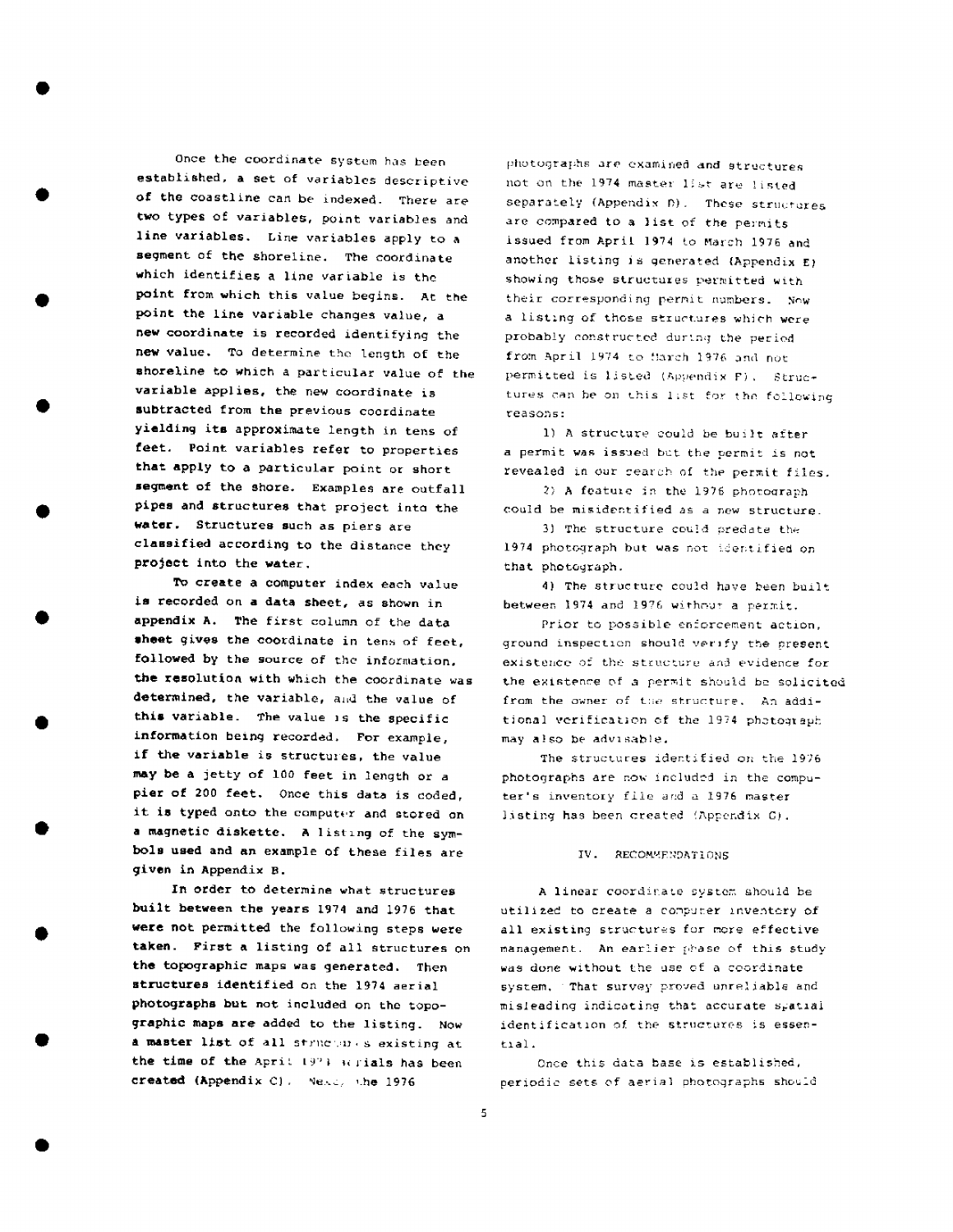be taken for the purpose of updating the inventory file. In the process of evaluating **a** permit application, all agencies involved in the decision should have access to printouta of these computer files

 $\mathcal{P}^{\pm}$ 

and also the corresponding topographic maps, General knowledge of the **exiatance** of an accurate enforcement tool ie likely to increase comp1ianca with the regulationa,

 $\sim$ 

 $\sim$ 

 $\mathcal{A}^{\mathcal{A}}$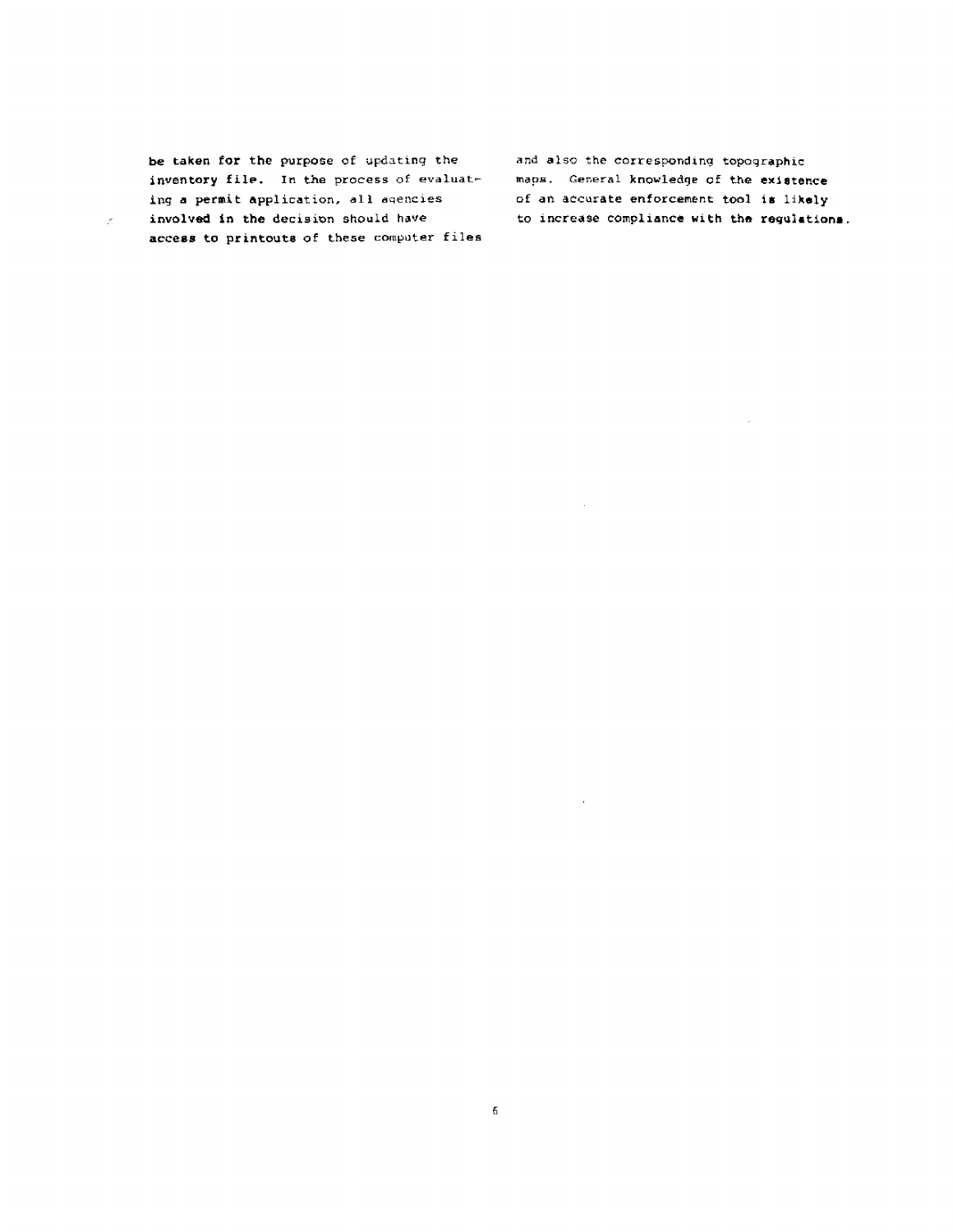## APPENDIX A

 $\mathcal{L}^{\text{max}}_{\text{max}}$ 

## THEEE MILE HARBOR

| coordinate | <b>Colormation Source</b> | Resolution | Variable        | Value                |
|------------|---------------------------|------------|-----------------|----------------------|
| 2203       | ACC45                     | 11         | GL.             | N293                 |
| 33.0       | $\alpha$                  | 11         | GL              | N292                 |
| -23.17     | <b>ABB45</b>              | 11         | GL,             | E498                 |
| 23.6       | <b>ABB46</b>              | 11         | 5T              | PRI                  |
| 24.49      | $\mathbf{p}$              | 11         | GL.             | N291                 |
| 2553       | $\mathbf{u}$              | 11         | GL.             | N290                 |
| $-5.3$     | $\boldsymbol{\theta}$     | 11         | GL.             | E499                 |
| 25.9       | $\mathbf{u}$              | 11         | ST              | PR0                  |
| 2553       | $-35:20$                  | 22         | SН              | $\operatorname{MNF}$ |
| 2649       | <b>ABB46</b>              | $11\,$     | GL              | E499                 |
| 2639       | $\bar{\bf n}$             | $1\,1$     | ST              | PRC                  |
| 2657       | <b>SSS20</b>              | 22         | SH <sub>3</sub> | MNC                  |
| 2669       | $\mathbf{u}$              | 22         | 5H              | <b>PIB</b>           |
| 2696       | $\mathbf{u}$              | 22         | SH              | TM.                  |
| 2700       | ABB46                     | 11         | GL              | N289                 |
| $27 + 0$   | $\alpha$                  | 11         | GL.             | E500                 |
| 2738       | <b>SSS20</b>              | 22         | SH              | ${\rm FD}$           |
| $-851$     | ABB46                     | 11         | GL.             | N290                 |
| 2866       | $\mathbf{u}$              | 11         | GL              | N290                 |
| 3022       | <b>SSS</b> ]0             | 22         | SH.             | <b>TM</b>            |
| 3027       | ABB46                     | 11         | GL              | N289                 |
| 1031       | ab.                       | 11         | <b>SH</b>       | <b>BKH</b>           |
| 3045       | ×.                        | 11         | SH              | TM.                  |
| $307 -$    | $\pmb{\mu}$               | 11         | ST              | JTO                  |
| 3103       | <b>SSS20</b>              | 11         | SH              | PIA                  |

n.

 $\sim 10^6$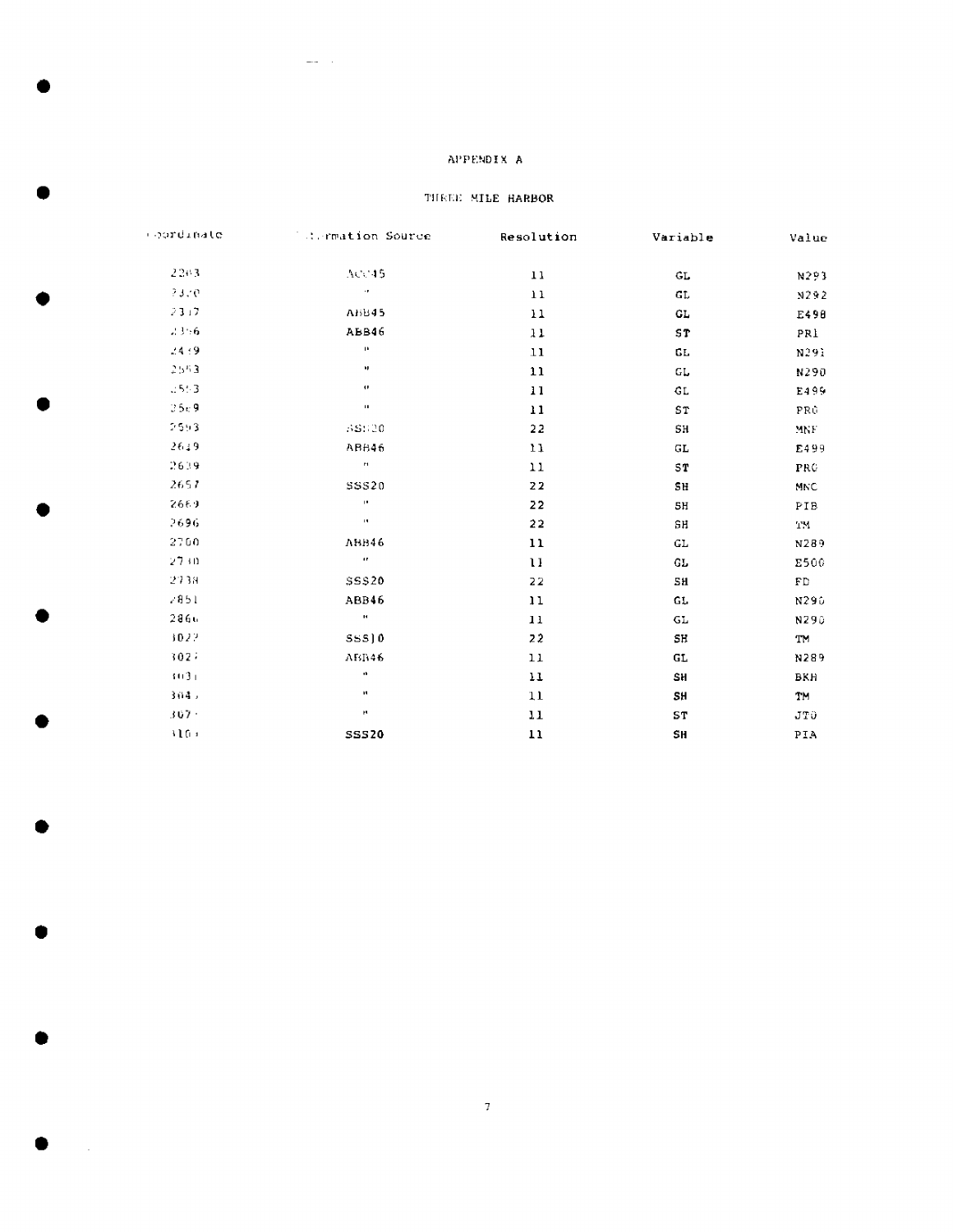APPENDIX B

Coodinate- five digit numerical expression example: coordinate 02203 value =  $22030$  feet Information Source- five character expression Maps (3 letters, 2 numerics)  $I<sub>z</sub>$ example: ABB42 A indicates topographic map B642 is the map number example: 55520 SSS indicates Soil Survey of Suffolk County, New York (1975) 20 is the map number II. 1974 Aerial Photographs (2 letters, 3 numerics) example: AB219 AB indicates April 12, 1974 photograph 219 is the photograph number 1976 Aerial Photographs (1 letter, 4 numerics) III. example: B2263 B indicates March 24, 1976 photograph  $7763$  is the photograph number Resolution- two digit numerical expression<br>form:  $AB = A \times 10^B$ example:  $11 = 1 \times 10^1$ <br>  $22 = 2 \times 10^2 = 200$  feet Variables and corresponding values Variable- ST (Structures) Values: PR - Pier PRC - Complex Pier  $GR - Groin$  $GP - Possible Groin$  $JT - Jetty$ Variable- GL (Grid Line)\* example: N290 N indicates north  $290 = 2,900,000$  feet example: E499 E indicates east  $499 = 4,990,000$  feet Variable- SH (Shoreline) Values: BC - Beaches BHB- Bridgehampton silt loam, til substratum, 2 to 6 percent slopes CPA- Carver and plymouth sands, 0 to 3 percent slopes<br>CUB- Cut and fill land, gently sloping DU - Dune land<br>FD - Fill land, dredged material MA - Made land AFB- Montauk fine sandy loam, 3 to 8 percent slopes<br>MIB- Montauk soils, graded, 0 to 8 percent slopes MNA- Montauk loamy sand, sandy variant, 0 to 3 percent slopes<br>MNA- Montauk loamy sand, sandy variant, 3 to 8 percent slopes<br>MNE- Montauk loamy sand, sandy variant, 3 to 8 percent slopes<br>MNE- Montauk loamy sand, 6 to 3 perc TM - Tidal marsh UR - Urban land WE - Wareham Joamy sand BKH- Bulkhead \*Based on New York Plane Coordinate grid, Long Island Zone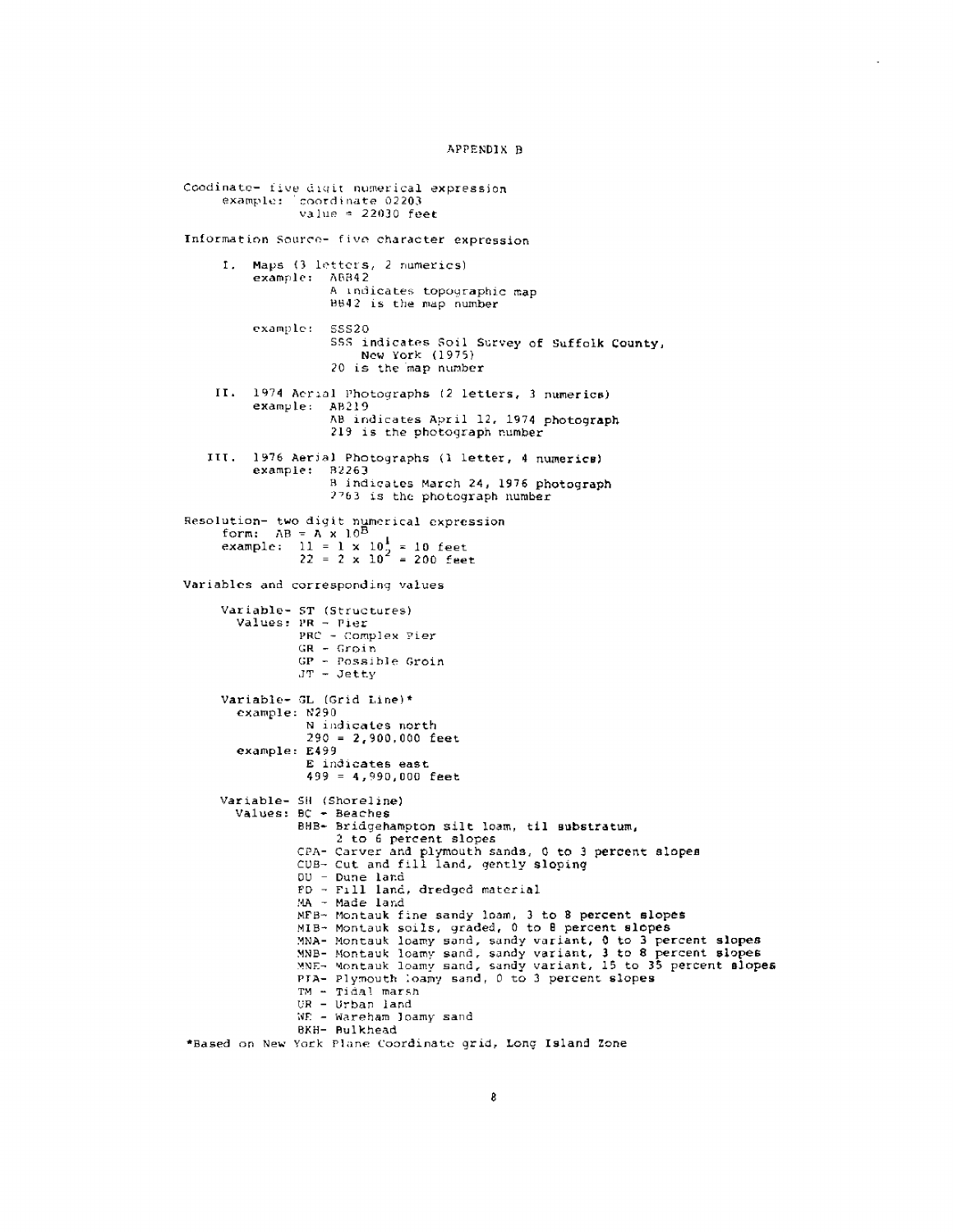$\bar{\xi}$ 

Example of data file. Coordinates are given in fields one to five,<br>resolution in fields six and seven, variable type in fields eight and<br>nine, information source in fields ten to fourteen, and the value is<br>given in the rem

| û        | BBOOBL19HHEE478AH           |
|----------|-----------------------------|
| 1        | 8889811019EE46F585          |
| é,<br>ċ. | BRIGGES ISSUED A            |
| Ì        | 809961131 REI 461385        |
| 4        | <b>BR11151STFR1360FRB</b>   |
| Ś        | 061.25115TREE46FRC1         |
| Ć        | 86 Y 111 GL REE 461 CO4     |
| ŀ.       | 19315119. RODA/JOBB         |
| ¥        | <b>RESTAL15HOD4GEKH</b>     |
| 9        | A: 17722515551211B          |
| 18       | 8131.2SLSS13T0              |
| 11       | 8:483115HDD46BCH            |
| 12       | 81487115155512FD            |
| 13       | 8041711GLRDD46E586          |
| 14       | <b>1049511GLAXX471CA2</b>   |
| ١ň       | 86522110LROMGE506           |
| 16       | 085961101ADD46R383          |
| 17       | <b>BOE1611GLADD-46L-306</b> |
| Ēΰ       | 8863111GLR0046E506          |
| 19       | <b>MAGTIGZZSHOSS12MMC</b>   |
| 28       | 8072822SASS\$\$?TH          |
| Ż.       | 997581101AD046ADM           |
| 22       | <b>MATSCHASTREE GEFREUD</b> |
| 23       | 0076911STAEE 46DP0          |
| 24       | MASTI 171 AEE 46 1085       |
| 25       | 10890115TAEE46DCL           |
| 26       | 0092611017ET45.586          |
| 27       | 00968119HEE47B01            |
| 28       | 80979115HSSS12Th            |
| 29       | <b>MORSIAL RELATIONS</b>    |
| 70       | 9:018115HHEE478KH           |
| 71       | <b>M83411GLPEE47V396</b>    |
| r        | <b>BLB7511GLREE47E506</b>   |
| 33       | 0109011STAEZ47PRC3          |
| 24       | 01226115/6551270            |
| 15       | ĐĐ.                         |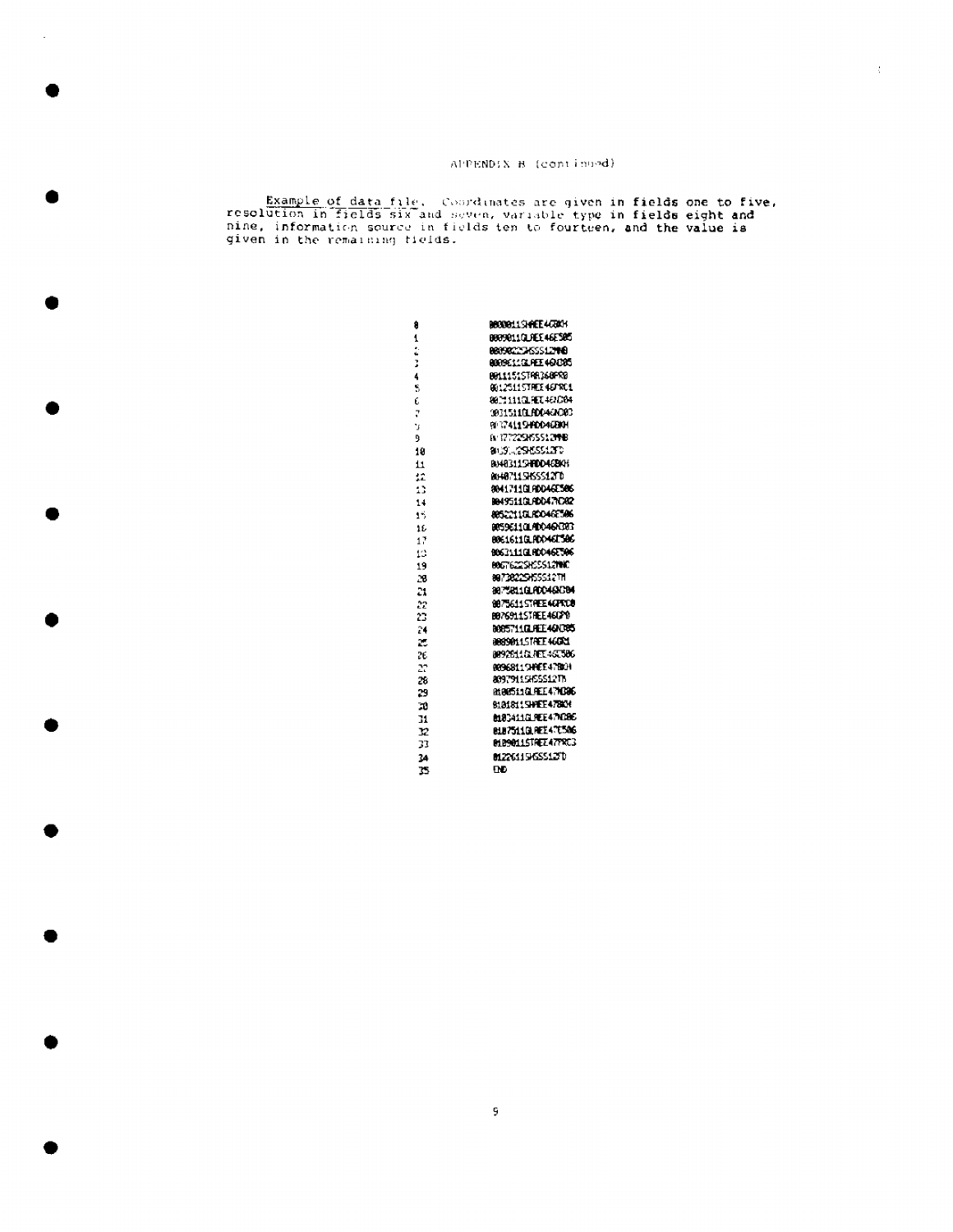1974 Master List

#### Montauk Harbor

 $\cdot$ 

E HEIPTON INC. LIST OF RELIGIORTA FOR VARIABLE ST HETH WELLE PR 19F A COORDINATE RES IS VALUE **108.7** 11 90054 PIER 100 - 200 FT  $\mathbf{I}$ 8983 11 PF54 COMPLEX PIER 200 - 200 FT , 00140 11 RFF54 PIER 8 108 FT  $\overline{\mathbf{3}}$ 00122 HEFTH COMPLEX PIER 100 - 200 FT  $\epsilon$  $11<sup>2</sup>$ Š. 88195  $11$  . RFF54 COMPLEX PIER 100 - 230 FT K 00209 51 RB104 PIER 0 - 109 FT 7 0212 51. R6194 PIER 100 - 200 FT B 66215  $51$ RB194 PIER 100 200 FT 00223  $\overline{\mathbf{M}}$ ŷ R0194 PIER 0 - 108 FT n 60244  $51$ RE134 PIER B - 100 FT ü 80248  $\overline{51}$ FB134 PITR 200 - 100 FT  $\overline{2}$ 80251  $51$ R6134 PIER 8 - 180 FT D 88254  $51$ RB134 PIER B 139 円  $\frac{14}{5}$ 88256  $\frac{51}{51}$ 88294 16 **ACCES**  $\mathbf{11}$ RFF54 PIER 109 - 200 FT  $\overline{R}$ BC:18  $\mathfrak{U}$ **AFF54 PICR 180 - 200 FT**  $13$ B9313 51 **RE194 PIER 0 - 186 FT** 19 88332  ${\bf 51}$ RE194 PIER G - 100 FT 20 80258  $\pmb{\mathfrak{u}}$ RFF54 COMPLEX PIER 300 480 FT RF54 PIER 100 - 200 FT  $\mathbf{a}$ 20358  ${\bf 11}$ 22 89422  $\mathbf{H}$  $\overline{B}$ 86487 RFF54 COFFLEX PIER 400 - 500 FT  $\mathbf{H}$ N 88538 **IFT54 COMPLEX PIER 300 400 FT**  $11$  $\tilde{a}$ 80544 RFF54 PIER 100 200 FT  $11$  $\infty$ 60588 R6134 PIER 8 - 100 FT -11  $\bar{v}$ 80591 **AFF54 PIER C - 180 FT**  $H$ Z. 69601 HFF54 P/ER 0 - 100 FT 11  $\mathbf{B}$ 00722  $\mathbf u$ RFT54 COMPLEX PIDR 480 580 FT J. 88758  $11\,$ AFTS4 COMPLEX PIER 400 - 500 FT  $\mathbb{Z}1$ 80769  $\mathbf{H}$ RFF54 PIER 200 - 200 FT Þ 88848 BFT54 PIER 108 - 200 FT 11  $\bar{n}$ 00060 RFF54 COMPLEX PIER 300 - 400 FT  $11$  $34$ 68916  $\pm 1$ RFF54 CONPLEX PTER 688 - 700 FT  $\overline{\mathbf{E}}$ **CONAR**  $\mathbf H$ RFF54 COMPLEX PIER 900 - 1000 FT 16 HFT54 PIER 0 100 FT **BL264** 11  $\overline{\mathbf{3}}$ **01696**  $\mathbf u$ HFFSS PIER 6 - 100 FT n 82506  $\mathbf{u}$ **WEEDS** PIER 0 - 100 FT **REES PIER 180 280 FT**<br>REES PIER 180 280 FT 33 62792  $\mathfrak{U}% _{T}=\mathfrak{U}_{T}\!\left( a,b\right) ,\ \mathfrak{U}_{T}=C_{T}\!\left( a,b\right) ,$  $\bullet$ 82822  $\mathbf H$  $\mathbf{4}$ 02998 **REESS PIER 100 200 FT**<br>REESS PIER 100 200 FT  $\mathbf{H}$  $\pmb{Q}$ 8,006 11 o 0350 HFFSS COMPLEX FIER 900 1000 FT  $11$ 4 **MA67** -11 AFF55 COMPLEX PIER 799 - 908 FT 45 604.  $\mathbf{H}$ RGC54 PIDR 100 - 200 FT 46 85050  $11\,$ ACC54 COMPLEX PIER 200 - 380 FT đŽ assos: ROC54 COMPLEX PIER 200 - 300 FT  $\mathbf{11}$ 48 R5185  $11$ 90054 PIDR 108 - 200 FT 179 END.

E HRAPTON MK LIST OF RL DOTA FOR VORIGING ST HITH VILLE OF 11HF ± COORDINATE RES 15 VALUE  $\mathbf{1}$ 81968 11 REESS DROTH & 180 FT  $\mathcal{D}$  $rac{1}{2}$ 11 REES 00011 0 - 100 FT  $\overline{\mathcal{A}}$ 8289 11 AFF55 DRDIN 0 - 100 FT  $1.78\,$ DЮ E HREFTON HH LIST OF ALL DATH FOR VARIABLE ST HITH WELD OF  $(100 - 4)$ **COORDINATE RES 15 VALLE**  $\blacksquare$ 00459 11 OFF54 POSSIBLE GROBN 180 280 FT  $\overline{2}$  $0.935$  $\boldsymbol{\varPi}$ REESS POSSIBLE GROIN 0 - 100 FT  $\overline{\mathbf{3}}$ anno.  $\Omega$ REES POSSIBLE GROIN 0 - 180 FT  $\pmb{\ast}$ 02345  $11$ **REESS** POCSIBLE DROTN B - 188 FT  $\overline{\mathbf{S}}$ 00635  $\mathbf{H}$ REESS POSSIBLE GROIN B - 180 FT 2287  $\mathbf{f}$  $\mathbf{11}$ REESS POSSIBLE GROIN B - 180 FT ÷. 82996  $11$ REESS POSSIBLE GROUN B < 100 FT  $\pmb{\mathsf{s}}$ **ROOMS**  $11\,$ REESS POSSIBLE GROIN 0 - 199 FT 62975 J.  $44$ REESS POSSIBLE GROTH 0 - 180 FT 10 02955 11 REES POSSIBLE ORDIN @ - 100 FT  $\mathbf{u}$ 8355  $\mathbf{u}$ REESS POSSIBLE ORDIN B - 180 FT 12 83480  $\mathbf u$ RFFSS POSSIBLE OROIN B - 180 FT  $\Omega$ 01556  $\mathbf{H}$ **AFF**<sub>22</sub> POSSIBLE GROIN 0 - 180 FT  $\mathbf{R}$ 82564  $11<sup>2</sup>$ **REFERE** POSSIBLE GROTN 0 - 180 FT  $\bar{1}5$ 81590  $\mathbf{11}$ **RETT** POSSIBLE GROIN 8 - 180 FT  $16\,$ 02708 POSSIBLE DROTH B - 180 FT  $11 -$ 8755  $\Omega$ 63918 REES POSSIBLE ORDIN 0 - 100 FT  $11$  $179$ ĐĐ. E HAPTON NH LIST OF ALL DATA FOR VARIABLE ST **SITH VALUE JT**  $15$  WILLE LIKE B COORDINATE RES 11 MFSS JETV 8 - 198 FT  $03757$  $\mathbf{1}$ 83.7%  $\mathbf{H}$ **REFORM JETTY 8 - 188 FT** 2 93825 **AFFSS** JETTY 8 - 188 FT  $11$  $\hat{\mathbf{t}}$ 80943 RFF55 JETTY 8 - 188 FT  $\mathbf{1}$  $\overline{\mathbf{5}}$ 0000 **RFF55 JETTY 0 - 188 FT**  $H$ 6 0003 11 RFF55 JETTY 0 - 180 FT

179

ĐĐ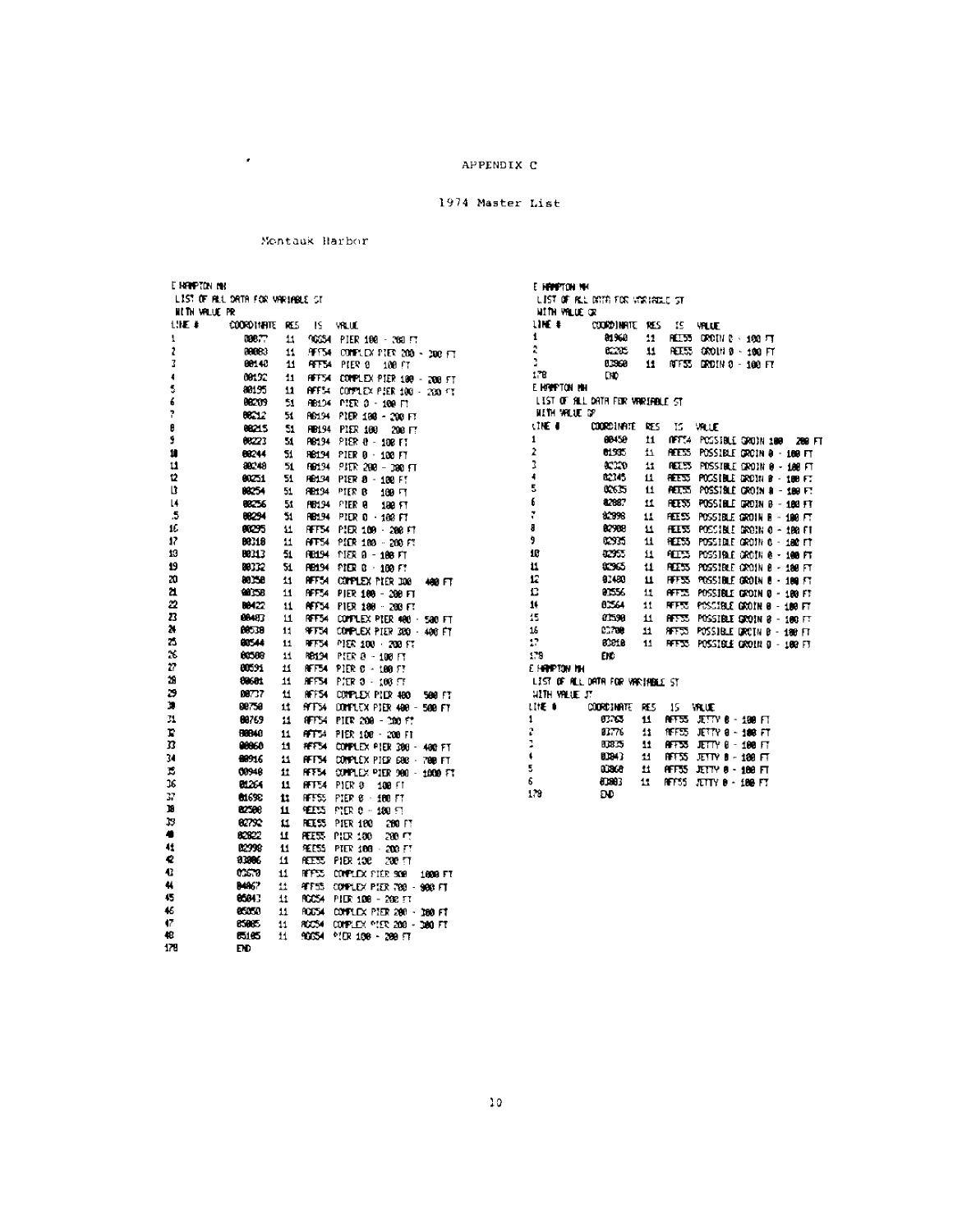$\overline{1}$ Three Mile Barbor

 $\alpha$ 

 $\ddot{\phantom{a}}$ 

 $\sim 10^{-1}$ 

 $\sim$   $\omega$ 

| E HAT TO THE<br>LIST OF RLL DATA FOR VARIABLE ST |                    |               |                |                                    |  |  |
|--------------------------------------------------|--------------------|---------------|----------------|------------------------------------|--|--|
| KITH VRUE PR                                     |                    |               |                |                                    |  |  |
| LINE 1                                           | <b>JUDIC: NATT</b> | RΣ            | 15             | ₩LE                                |  |  |
| 1                                                | بعيين              | 11            | <b>RCCKS</b>   | PIER B - 1982 FT                   |  |  |
| Ż                                                | RC 156             | 11            | FBB46          | PHR 186 - 200 FT                   |  |  |
| J                                                | ar.e9              | n             | PEE46          | PIER 9 – 180 F.T                   |  |  |
| 4                                                | හය                 | 益             | RBE46          | PIER 0 - 100 FT                    |  |  |
| 5                                                | aza:               | 11            | PBD46          | PIER B - 180 FT                    |  |  |
| 6                                                | 82515              | 11            | FE946          | PISR 8 - 1489 FT                   |  |  |
| 7                                                | 82578              | 11            | PEE 46         | PIER 0 - 100 FT                    |  |  |
| 9                                                | 03766              | 11            | RES46          | FIER 0 - 100 FT                    |  |  |
| 9                                                | 83.16              | 11            | F6846          | PIER 0 - 100 FT                    |  |  |
| 10                                               | 03792              | 11            | ABB46          | COMPLEX PIER 106 - 200 FT          |  |  |
| 11                                               | 10000              | 11            | ABR46          | COMPLEX PIER 108 - 200 FT          |  |  |
| 12                                               | 6.3%               | 11            | PBE-10         | COFFLEX PIER 100 - 200 FT          |  |  |
| Ľ                                                | 02849              | 11            | PEGAE          | PIDR 8 - 100 FT                    |  |  |
| 14                                               | 21235              | 11            |                | RES46 COMPLEX PIER 200 - 200 FT    |  |  |
| 15                                               | 93988              | 22            | <b>REG46</b>   | COMPLEX PIER 200 - 300 FT          |  |  |
| 16                                               | 0.331              | Ľ             | <b>RESI46</b>  | PIER 180 - 200 FT                  |  |  |
| 17                                               | 84266              | 11            | 16646<br>HBB46 | PIER 8 - 198 FT<br>PIER 8 - 100 FT |  |  |
| 18                                               | 84272              | 11            |                |                                    |  |  |
| 19<br>20                                         | 647 T<br>94278     | 11<br>11      | 10846<br>10046 | PIDR 9 + 100 FT<br>PIER 8 - 189 FT |  |  |
| 21                                               | 84 255             | 11            | FB946          | COMPLEX PIER 300 - 400 FT          |  |  |
| 22                                               | 84639              | п             | FE646          | PIDR 8 - 100 FT                    |  |  |
| 23                                               | 84639              | 11            | RCC46          | PIER 8 - 100 FT                    |  |  |
| 24                                               | 84.12              | 11            | RCC46          | PIER 0 - 190 FT                    |  |  |
| 75                                               | 64758              | 11            | <b>RCC46</b>   | PIER 8 - 100 FT                    |  |  |
| 25                                               | 84761              | 11            | RCC 46         | PIER 8 - 180 FT                    |  |  |
| 27                                               | <b>04765</b>       | 11            | к. к.          | PIDR 6 - 106 FT                    |  |  |
| 28                                               | <b>04778</b>       | п             | <b>RCCAE</b>   | PIER B - 109 FT                    |  |  |
| ъ                                                | 8478.              | 丝             | PCC 46         | PIER 8 - 188 FT                    |  |  |
| ю                                                | <b>B4785</b>       | 11            | PCC 45         | PIER 6 - 100 FT                    |  |  |
| 31                                               | 04.99              | 11            |                | RCC46 PIER 0 ~ 180 FT              |  |  |
| r                                                | 84791              | 11            | RCC K6         | PIER 8 - 186 FT                    |  |  |
| n                                                | 84972              | 11            |                | ACC46 COMPLEX PIER 300 - 400 FT    |  |  |
| и                                                | 94385              | ż.            | HCL46          | PIER 8 - 100 FT                    |  |  |
| в                                                | 949BB              | 11            | <b>KC46</b>    | PIER 12 - 102 FT                   |  |  |
| 36                                               | 04350              | 11            |                | RCC46 PIDR 8 - 100 FT              |  |  |
| л                                                | 84533              | 11            | <b>ACC 16</b>  | PIER 8 - 108 FT                    |  |  |
| 38                                               | 84997              | Ľ             | <b>RCC4C</b>   | PIER 8 - 100 FT                    |  |  |
| 19                                               | <b>CSHOC</b>       | 11            | RC46           | PIER 8 - 186 FT                    |  |  |
| 相                                                | 05099              | 11            | ACC 46         | COMPLEX PIER 180 - 200 FT          |  |  |
| 41                                               | 65189              | 11            | <b>SCC 45</b>  | COMPLEX PIER 400 - 500 FT          |  |  |
| セ                                                | 05:31              | 11            | <b>RCC46</b>   | PIER 0 - 100 FT                    |  |  |
| 43                                               | 631                | 11            | PCL46          | COMPLEX PIER 100 - 200 FT          |  |  |
| 44                                               | <b>EGC</b>         | 11            | PCCKS.         | PIER 8 - 180 FT                    |  |  |
| с                                                | 0.7.44             | ĸ             | ACC46.         | COMPLEX PIER 200 - 100 FT          |  |  |
| 46                                               | ಮು                 | $\mathbf{11}$ | RCC 46         | COPALY PIER 200 - 200 FT           |  |  |
| 47                                               | ದುಬ                | 11            | <b>RCC46</b>   | pier 180 - 200 ft                  |  |  |
| 48                                               | <b>ISS</b>         | 11            | PC 46          | PB 120 - 200 FT                    |  |  |
| 49                                               | 85568              | 11            | <b>PCC 46</b>  | PIER 108 - 200 FT                  |  |  |
| 58                                               | ಯಗ                 | 11            | <b>PCC 45</b>  | PIER 100 - 200 FT                  |  |  |
| 51                                               | 0505               | 11            | RDD46          | COMPLEX PIER 8 - 100 FT            |  |  |
| 호<br>n                                           | සක                 | 51            | In 369<br>HGGC | PIER 0 - 100 FT<br>PIER 8 - 100 FT |  |  |
| 21 A                                             | සඟ<br>mo           | $\mathbf{1}$  |                |                                    |  |  |

**E HRETCH THE** LIST OF RIL SATA FOR VARIABLE ST **RITH VILLE OF**  $\mathbb{R}$ DC. E HRETON THE A MARINA BITH<br>1157 OF ALL DATE FOR MARINBLE ST.<br>1417M MALVE OF WITH VALUE OF<br>
1986 4 COORD (VATE RES 15 VALUE<br>
2 08785 14 ROAS POSSIBLE DROIN 8 - 1989 FT<br>
2 08785 14 ROAS POSSIBLE DROIN 8 - 1989 FT<br>
3 08857 14 ROAS POSSIBLE DROIN 8 - 1989 FT<br>
4 08855 14 ROAS POSSIBLE DROIN 8 - 1989 F  $24 \rm{D}C$ E-HARPTON THE LIST OF RL DRIR FOR VRCHBLE ST **ETH VELE JT**  $\sim 1000$  $\mathbf{1}$ CLEAR 11 ROCKS JETTY B - 186 FT  $\overline{2}$ 20414 11 RC45 JETN 8 - 100 FT  $\mathfrak I$  $\blacktriangleleft$ 82423 22 6824 52 777 8 - 100 77<br>82367 11 68346 32 777 8 - 100 77<br>82478 11 62846 32 777 8 - 100 77  $\,$  5  $\pmb{\xi}$  $\overline{z}$  $214\,$  $\overline{BC}$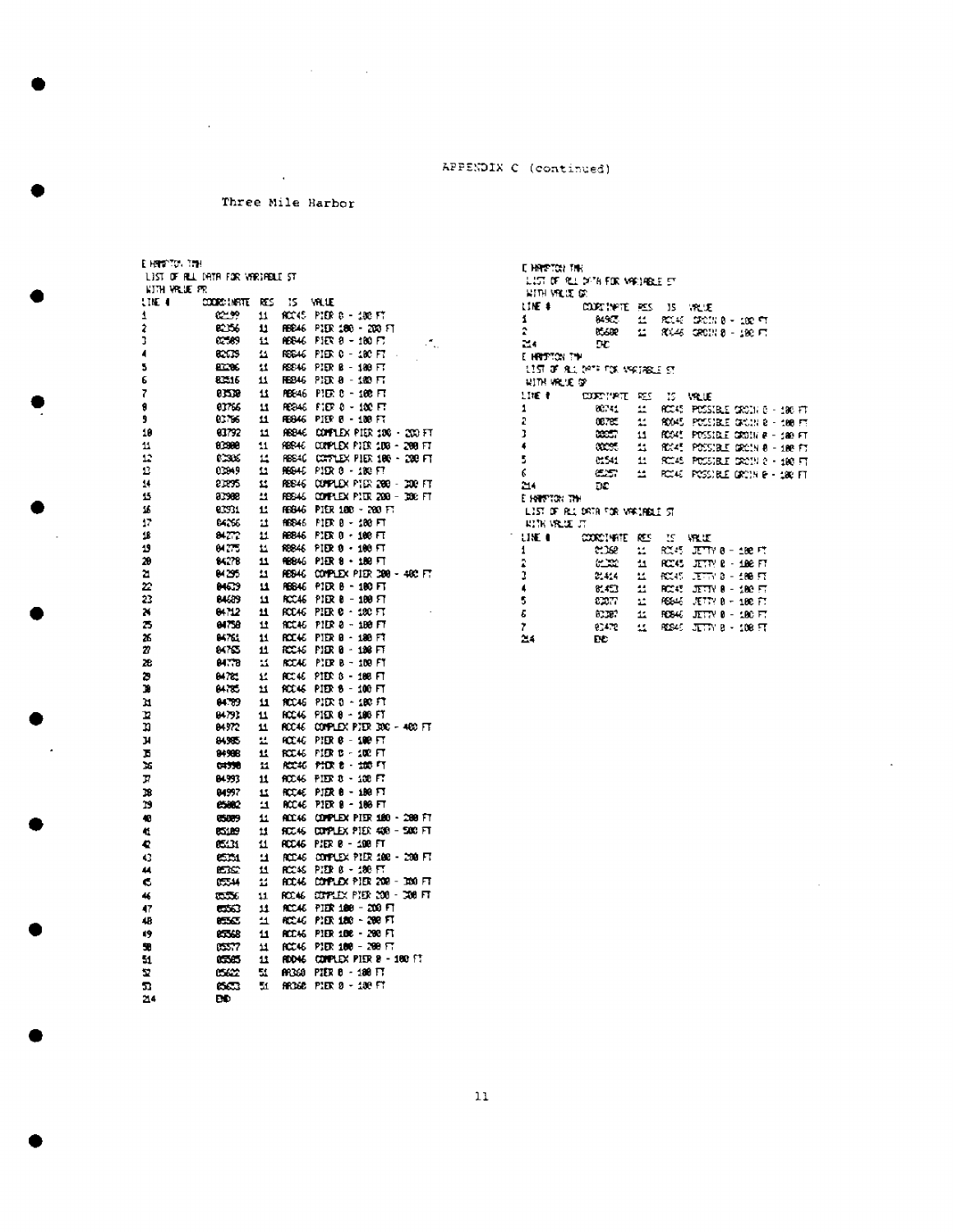$\sim 10^7$ 

Coast Line

|                      | 11ST OF R.L. 1978 FOR MAKINELE ST |                         |               |                                   |
|----------------------|-----------------------------------|-------------------------|---------------|-----------------------------------|
| KIN WUE IK           |                                   |                         |               |                                   |
| LIKE O               | contrett.                         | Ø.                      | $\mathcal{L}$ | 空運                                |
| 1                    | <b>CODE</b>                       | 쓰                       | 45342         | FIER 520 - 600 FT                 |
| Ż                    | 30015                             | 51                      | 99391         | PIER 180 - 200 FT                 |
| þ                    | <b>CCPS</b>                       | 韭                       |               | REAR DUPLEX PIER 500 - 600 FT     |
| 4                    | arres.                            | 11                      | REGAL         | CONNEX PIER 200 - DON FT          |
| 5                    | 80243                             | 뵤                       | FC342         | PID: 130 - 230 FT                 |
| Ĺ                    | ಬಾಂ                               | $\mathbf{12}$           |               | RCC44 COMPLEX PIER 2008 - 2008 FT |
| ř                    | $0.163 -$                         | Ľ.                      |               | RG46 FISR 0 - 100 FT              |
| e.                   | 05236                             | 14                      |               | RICCAS PIER 9 - 188 FT            |
| 9.                   | ∂೧೧೦೫                             | $\mathbf{u}$            |               | ROC46 PLER 0 - 100 FT             |
| 11                   | ಿಯಾ                               | 11                      |               | ROAC PIER 0 - 180 FT              |
| 11                   | as.s                              | Ľ.                      |               | RELAG PIER C - 100 FT             |
| 12                   | 6722.                             | 丝                       | 9T47 -        | EEF 0 - 190 FT                    |
| D                    | 87299                             | $\overline{\mathbf{L}}$ | R⊡∹ '         | PIER 0 - 180 FT                   |
| 14                   | 63405                             | 11                      | VГ.           | PIER 6 - 180 FT                   |
| ć.                   | ಾದ್                               | 11                      | <b>RXX7</b>   | $22.1$ $\pm 0.22$                 |
| 26                   | 8993.                             | 41                      | PPR43         | PIER 6 - 108 FT                   |
| 17                   | 1817.                             | 11                      |               | PARKS COMPLEX PTEX 400 - 500 FT   |
| 18                   | 10.00                             | $11 -$                  | RYHS.         | PIER 180 - 200 FT                 |
| 19                   | 16.66                             | 11                      | <b>MA49</b>   | PIER 0 - 100 FT                   |
| т                    | 1895                              | 11                      | HB949         | PIER 2008 - 2010 FT               |
| ż,                   | 10978                             | $\mathbf{u}$            | AB549         | CONFLEX PIER 300 - 400 FT         |
| æ                    | $12960 -$                         | 11                      |               | REGAS PIER 200 - 400 FT           |
| B                    | $rac{1}{2}$                       | Ш.                      | RC 49         | P.ER 8 - 100 FT                   |
| 24                   | LLE                               | 11                      |               | REBSB COMPLEX PIER 200 - 300 FT   |
| Z                    | 1523.                             | 丝                       | КŒЗ.          | COPLEX PIER 500 - 600 FT          |
| X                    | :5420                             | 显                       | KV.           | P1.92: 3.9219                     |
| P                    | 1580.                             | t.                      |               | REEM PIER 0 - 100 FT              |
| Ż6                   | 15351                             | 11                      |               | REEST DOMPLEX PIER 700 - 880 FT   |
| 3                    | 16815                             | $\mathbf{1}$            | KI A          | COMPLEX PISR 200 - 300 FT         |
| юc                   | ÐĐ                                |                         |               |                                   |
| E HRETOL OL          |                                   |                         |               |                                   |
|                      | LIST OF R.L. DATA FOR VARIABLE ST |                         |               |                                   |
| <b>WITH VRLUE OR</b> |                                   |                         |               |                                   |
| LINE O               | <b>COOLCOMPTE</b>                 | ‡ES ⊺                   | - 15          | <b>INLE</b>                       |
| 1                    | SC 11                             | 11.                     |               | RESA2 DRC1N 200 - 400 FT          |
| ż                    | 81. X                             | 11.                     |               | RCC44 GROIN B - 100 FT            |
| 3                    | 2:366                             | Ш.                      |               | RC144 0R01N 200 - 380 FT          |
| Ą                    | CB45                              | 11.                     |               | ROC45 GROIN 400 - 530 FT          |
| 5                    | 1.402                             | 11.                     | ROUT.         | CA2111 0 - 1980 FT                |
| 6                    | 15465                             | 51.                     |               | <b>RBGT SROIK 8 : 130 LT</b>      |
| x                    | ĐĐ.                               |                         |               |                                   |

 $\mathbb{R}^2$ 

 $\hat{\mathcal{A}}$ 

 $\sim$ 

| t leestaria.        |                                  |                |                    |                                                             |
|---------------------|----------------------------------|----------------|--------------------|-------------------------------------------------------------|
|                     | UST OF REL SYSTEM VALUABLE ST    |                |                    |                                                             |
| - ጉ ቤደ ው            |                                  |                |                    |                                                             |
| $\sim$ 1            | MOMENTE                          | 地              | 15                 | VR JE                                                       |
| 1                   | <b>CESC</b>                      | 11             | $\gamma$ and       | POSSIBLE GROSS 8 - 182 FT                                   |
| 2                   | <b>CEE</b>                       | 4              | RG-2               | POSSIBLE ORCIN 0 - 180 FT                                   |
| þ                   |                                  | π              | <b>COL.</b>        | POSSIBLE ORDER 6 - 100 FT                                   |
| 4                   | enico                            | Ľ.             | RT40               | POSSIBLE DODIN 0 ~ 100 FT                                   |
| t                   | 6.285                            | п              |                    | REAL POSSIBLE DRONK 8 - 100 FT                              |
| Б                   | 10676                            | 11             |                    | 10 905 - 9 HOSSIBLE OROIN 0 - 100 FT                        |
| ≍                   | Ω£                               |                |                    |                                                             |
| г жеттэн а.         |                                  |                |                    |                                                             |
| 影响 流氓 万             | LIST OF BL. DREA FOR VRRIABLE ST |                |                    |                                                             |
| the e               | COORGINATE                       | ÞS.            | π                  | VR UE                                                       |
| $\ddot{\ddag}$      | ಜಾಂ                              | t.             | PS 42              | $T T Y 189 - 200$ Fi                                        |
| $\ddot{\mathbf{r}}$ | 35074                            | Δź,            | PO AC              | $2776.530 \times 62017$                                     |
| 3                   | 074TS                            | ≝              | SER .              | ೨೮೧೧-೭೨೦ ಗ                                                  |
| 4                   | 2749.                            | 4              | <b>PEC</b>         | ZITY 8 - 100 FT                                             |
| 5                   | 0.224                            | ÷.             | 旺に                 | JETTY 0 - 100 FT                                            |
| E                   | 化工厂                              | ż.             | 92 P               | $T\Gamma Y$ 0 $-$ 137 $T$                                   |
| 7                   | $\mathbb{R}^n \mathcal{X}$       | t.             | 短に                 | হারাও - এই দ                                                |
| 8                   | 07616                            | 丝              | PEL 2              | 非空化 化酸 电                                                    |
| 9                   | <b>CTCS</b>                      | 盐              | <b>RX47</b>        | $\mathcal{H} \mathcal{T} \mathcal{W}$ o – 100 $\mathcal{F}$ |
| 10                  | e Toc                            | ц              | P. C. 17           | ಸರ್ಗಾರಿ - ೧೯೯೧                                              |
| 11                  | $e\rightarrow e$                 | ÷.             | <b>ACC - 1</b>     | X 77 8 - 100 F                                              |
| 12                  | <b>FTP</b>                       | 르              | <b>FDCA</b>        | JETY 0 - 100 T                                              |
| 13                  | $17-45$                          | 41             | etten.             | JETY B - 100 FT                                             |
| 14                  | ET P.                            | 至              | POLICY .           | JETY 0 - 100 FT                                             |
| 15                  | $270 +$                          | 益              | $FX -$             | JETTY 8 – 180 FT                                            |
| 10                  | 8720                             | 彑              | PX47               | ITTN 8<br>– 132 ਜ                                           |
| 47                  | ೯೮೦                              | 11             | R.C                | JETTY 0 - 100 FT                                            |
| 18                  | <b>BSP2</b>                      | $\overline{a}$ | PC 48              | 医中间 经标准                                                     |
| 15                  | 139%                             |                | RC-8               | JETN 8 - 108 FI                                             |
| 20                  | 03P.R                            | 兵<br>11        | PCLAS              | JETTY 0 - 100 FT                                            |
| ă                   | CAC.                             | Ħ,             | PC 45              | JETTY 8 - 100 FT                                            |
|                     | <b>Little</b>                    | 4              | RC 45              | $17.722 \pm 100.73$                                         |
| z<br>È              | <b>CSSC</b>                      | e              | 92.43              | ঞπγβ - 130 Π                                                |
| 24                  | 02671                            | ă              | PC 48              | רח 100 – 8 ירדבי,                                           |
| τ                   | CSCR+                            | ÷              |                    | 900 ಕಿ. 3 VTTV 8 - 1,80 ಗ್                                  |
| ä                   | 85555                            | ۵ź             | RC-48              | $JETN$ $0 - 100$ $F$                                        |
| 27                  | 09640                            | ÷,             | œe.                | 2007 - 100 F                                                |
|                     | <b>ESG64</b>                     | $\mathbf{u}$   | 29. C              | JETR 6 - 100 FT                                             |
| 28                  | <b>ESC84</b>                     | 盐              | <b>RS542</b>       | JETTY 0 - 100 FT                                            |
| э                   |                                  | ÷.             |                    |                                                             |
| X                   | 87.                              |                | æ€                 | JETTY 0 - 122 FT                                            |
| ż                   | <b>130.1</b>                     | ii ii          | PEAT<br><b>CAN</b> | JETY 8 - 180 FT<br>$22 - 3 \cdot 27$                        |
| $\frac{1}{11}$      | 3307                             | ù,             | PP 40              | $\tau\to e^+e^-$ in $\tau$                                  |
|                     | 0942                             |                |                    |                                                             |
| þ,                  | 1022                             | 11             | ne -               | $T^{\rm tree}$ , $\theta = 000$ $T$                         |
| X                   | 18048                            | t.             | 2014 I             | হাসংহ - হেলে                                                |
| 26                  | 100.77                           | Ľ,             | RH-19              | JETTY BIG 180 FT                                            |
| 37                  | 11145                            | 르              | RS-42              | ה 200 - 30 דרת                                              |
| ≫                   | 1198.                            | u              | RESE.              | র্জাও - এং তে                                               |
| 39                  | 17459                            | t.             | <b>PCSK</b>        | XTIV 100 - 200 FT                                           |
| 49                  | 17475                            | 44             | 81.54              | – JETY 188 – 200 FT                                         |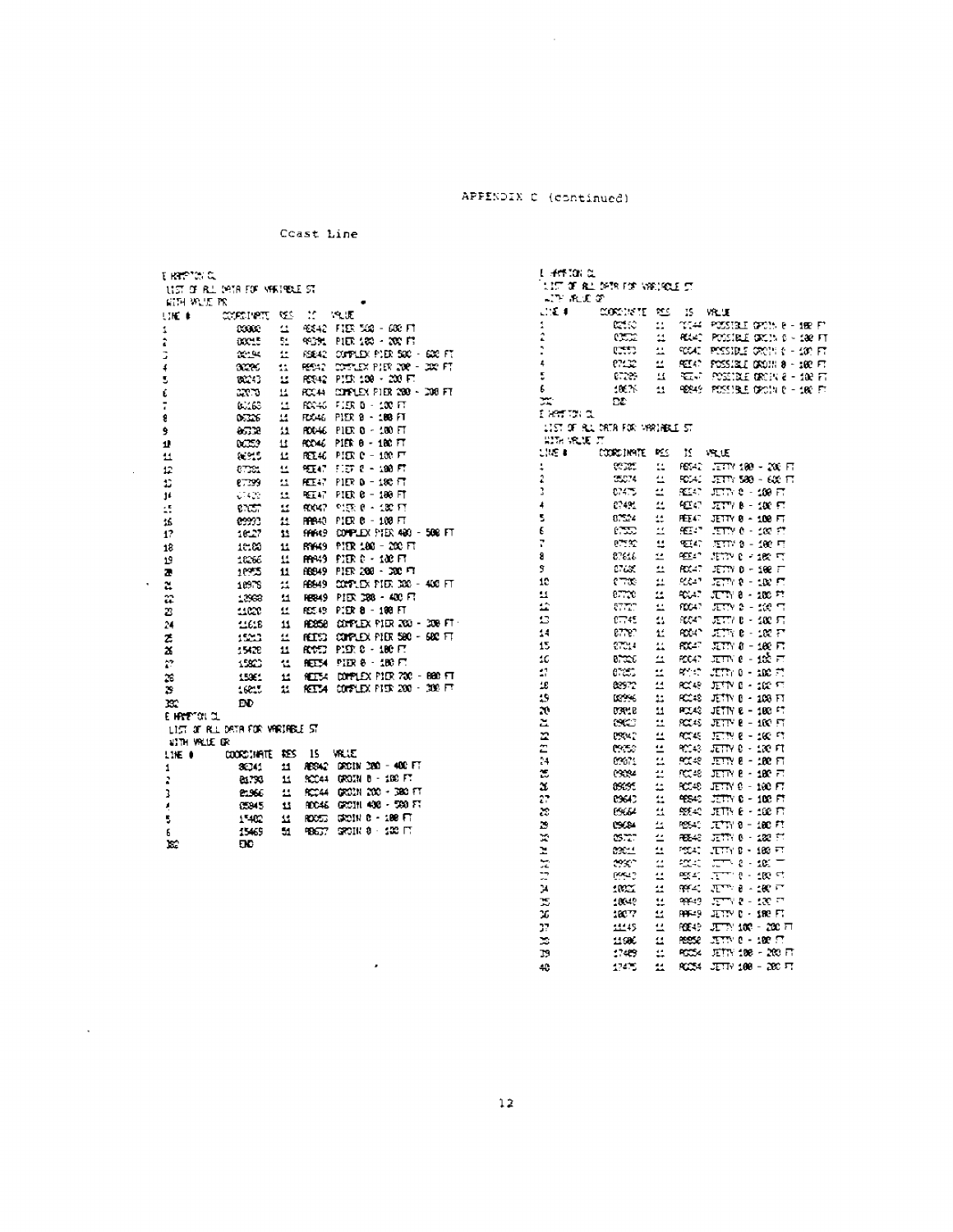```
Hog Creek
```
Napeague Harbor

E HIPPTON HC LIST OF ALL DRTR FOR VERTABLE ST **WITH WILLIE PR** COORDINATE RES IS VALUE UK 1 08111 51 RR368 PIER 8 100 FT  $\mathbf{I}$ 11 REE46 COMPLEX PIER 100 - 200 FT 88125  $\overline{z}$ 11 REE46 COMPLEX PTER 8 - 180 FT 00756  $\mathbf{R}$ 11 REE47 COMPLEX P1ER 308 - 408 FT 01098  $\blacktriangleleft$ K, ĐĐ. E HANPTON HC LIST OF ALL DATA FOR VARIABLE ST WITH VALUE OR COORDINATE RES IS VALUE LINE # 88009 11 REE46 GROUN 188 209 FT  $\mathbf{1}$ EID. х **E HAMPTON HC** LIST OF ALL DRTR FOR VARIABLE ST WITH VALUE OF **COORDINATE RES IS VALUE**  $11E$  . 00769 11 REE46 POSSIBLE GROTN 0 - 100 FT  $\mathbf{1}$ ĐĐ.  $\mathbf{x}$ E HAMPTON HC LIST OF ALL DRTR FOR VARIABLE ST KITH VILLE JT COORDINATE RES IS VALUE LIKE #  ${\bf B0}$  $\mathbf{x}$ 

E HAMPTON NH. LIST OF RLL DATA FOR VARIABLE ST KITH VILLE PR UNE 6 COLORADINATE RES IS VALUE 01345 11 98851 PIER 9 - 188 FT  $\overline{\mathbf{3}}$  $\mathbf{D}\mathbf{D}$ E HAPPTON IN LTST OF ALL DATA FOR VARIABLE ST **WITH WILLIE OR** LINE # **COORDINATE RES 15 MALLE** 51.  $\mathbf{D}\mathbf{D}$ E HALPTON NH LIST OF RLL DRTR FOR WRITINGE ST **WITH VILLE OF**  $116.9$ COORDINATE RES IS VALUE 11 HERES POSSIBLE GROIN 8 - 188 FT 89127  $\mathbf{I}$  $000\,$ ÷.  $11\,$ REEGO POSSIBLE GROIN B - 180 FT ne ces  $11^\circ$ RBS50 PDSSIBLE DROIN 0 - 188 FT  $\mathbf{I}$ 00650  $11\,$ REEG POSSIBLE GROIN 0 - 180 FT  $\mathbf{5}$ 00960  $\mathbf{1}\mathbf{1}$ R6851 POSSIBLE GROIN @ - 108 FT 6  $0.010$  $\mathbf{H}$ RBBS1 PCSSIBLE GROIN 8 100 FT ÿ, 01056  $\pm$ RBB51 POSSIBLE GROIN B - 180 FT ¢. 01183 RBB51 POSSTBLE GROTN 8 + 169 FT  $11$ 9 01139 RBB51 POSSIBLE GROIN 8 - 100 FT 11 10 61175 11 RRES1 POSSIBLE DROIN 8 - 100 FT  $\pmb{\mathfrak{t}}$ 0.679 11 ACC51 POSSIBLE GROIN 8 - 198 FT  $\Omega$ 32019 11 ACCSB POSSIBLE GROIN 0 198 FT 玉 **EID** E HARPTON NH LIST OF ALL CATA FOR VARIABLE CT. KITH VALUE JT LINE # COORDINATE RES 15 VALUE 81.251 11 40851 2017 0 - 100 FT  $\mathfrak{A}$ EVD.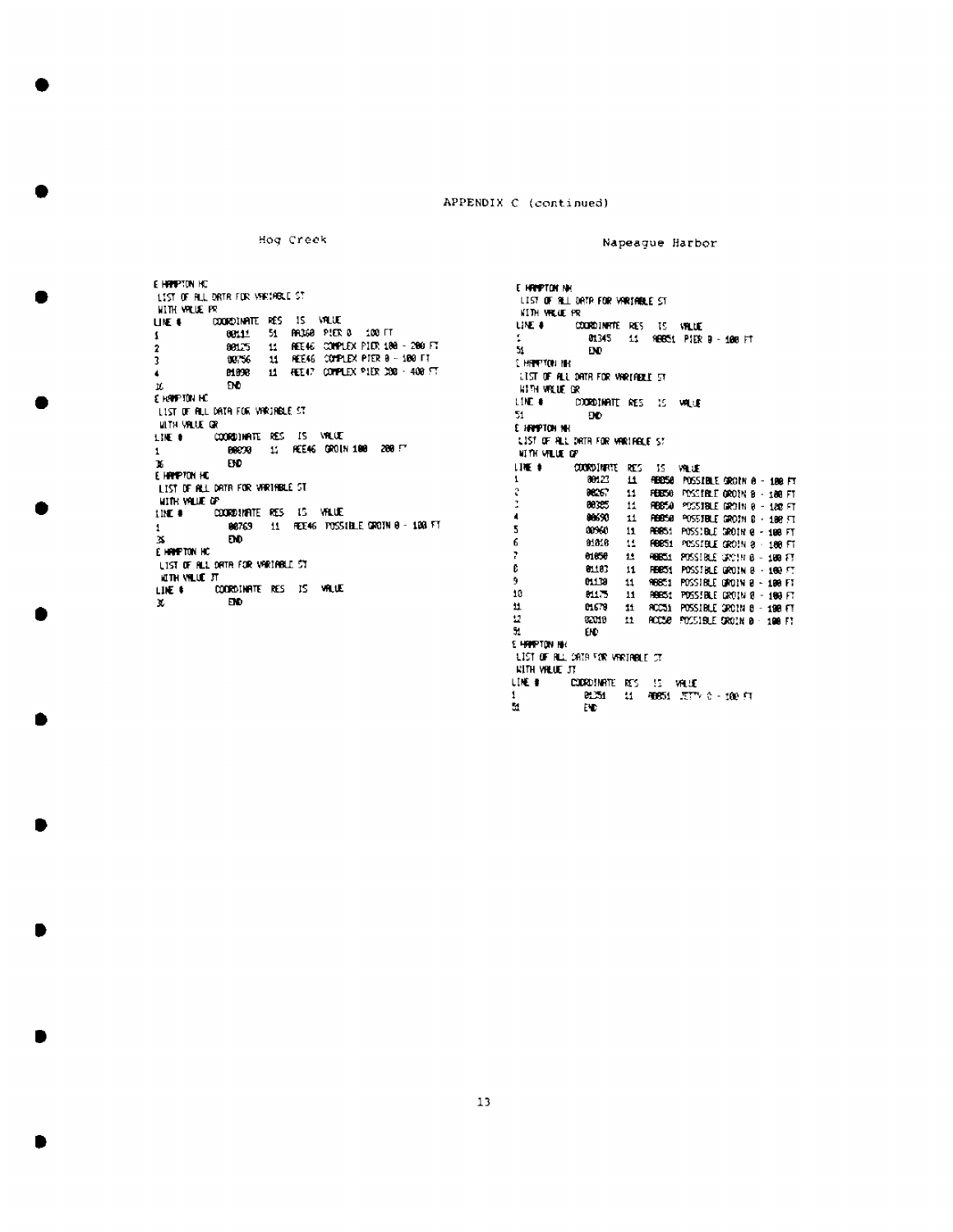Acaboxack Harbor

Northwest Creek

E HANDTON AH LIST OF RLL DATA CONVARINGLE CT KITH VALUE PR COORDINGT RES 15 VIOLET LIKE # 79<br>E HAMPTON AN **IND** LIST OF ALL DRIN FOR VARIABLE ST WITH VILLE OR LINE # 000POTHER AT 15 PER  $\overline{\mathbf{y}}$  $\mathbf{E}(\mathbf{L})$ E HPPTON RH LEST OF ALL DRIR FOR VALVIOLE CT **HITH VALUE OF** .<br>COORDINATE RES 15 VALUE. LIKE O 01350 11 ROAZ POSSIBLE GROIN 0 188 FT  $\pmb{\mathtt{i}}$ 11 MAR: POSSIBLE GRON B 108 FT  $\bar{z}$ 53HB 3 81744 01394 11 90047 POSSIBLE 06019 9 180 FT  $\ddot{\phantom{a}}$  $\mathbf{S}$  $\bar{z}$ nn. E HRIPTON PH LEST OF ALL DATA FOR VALIANCE VI. **HITH VALUE JT** COORDINATE RES IS VALUE LINE # **DD** 79

E HEEPTON NC LIST OF ALL DATA FOR VARIABLE ST **WITH WELE PE** "<br>"Coordinate Pe" IS YALLE<br>"D2196" 11 RBB44 PIER 9 - 1000 FT<br>"D2274" 11 RBB44 PIER 0 - 1000 FT  $10E +$  $\mathbf{1}$  $\mathbb{C}^2$  $\overline{4}$ DC. E HAPPTON NC LIST OF ALL DATA FOR VARIABLE ST 40 BL-9V RT 0R LIKE # COUNTERLOCKS IS WELL  $\bullet$ EH. **E HAPPTON NC** LIST OF ALL DATA FOR VARIABLE ST **WITH VALUE OF** LIKE & COORDINATE RES IS VALUE 08325 11 REBA3 POSSIBLE CROIN 8 188.83<br>80748 11 REPA3 POSSIBLE CROIN 9 188.53  $\mathbf{1}$  $\overline{2}$  $\bullet$ ĐĐ. E HANFTON NO SITED OF BLC DATH FOR VARIABLE ST.  $\mathbf{H}^{\mathrm{H}}_1\mathbf{H}$  will be  $\mathbb{R}^d$ COORDINATE RES 15 VALUE LINE #  $\bullet$ DO.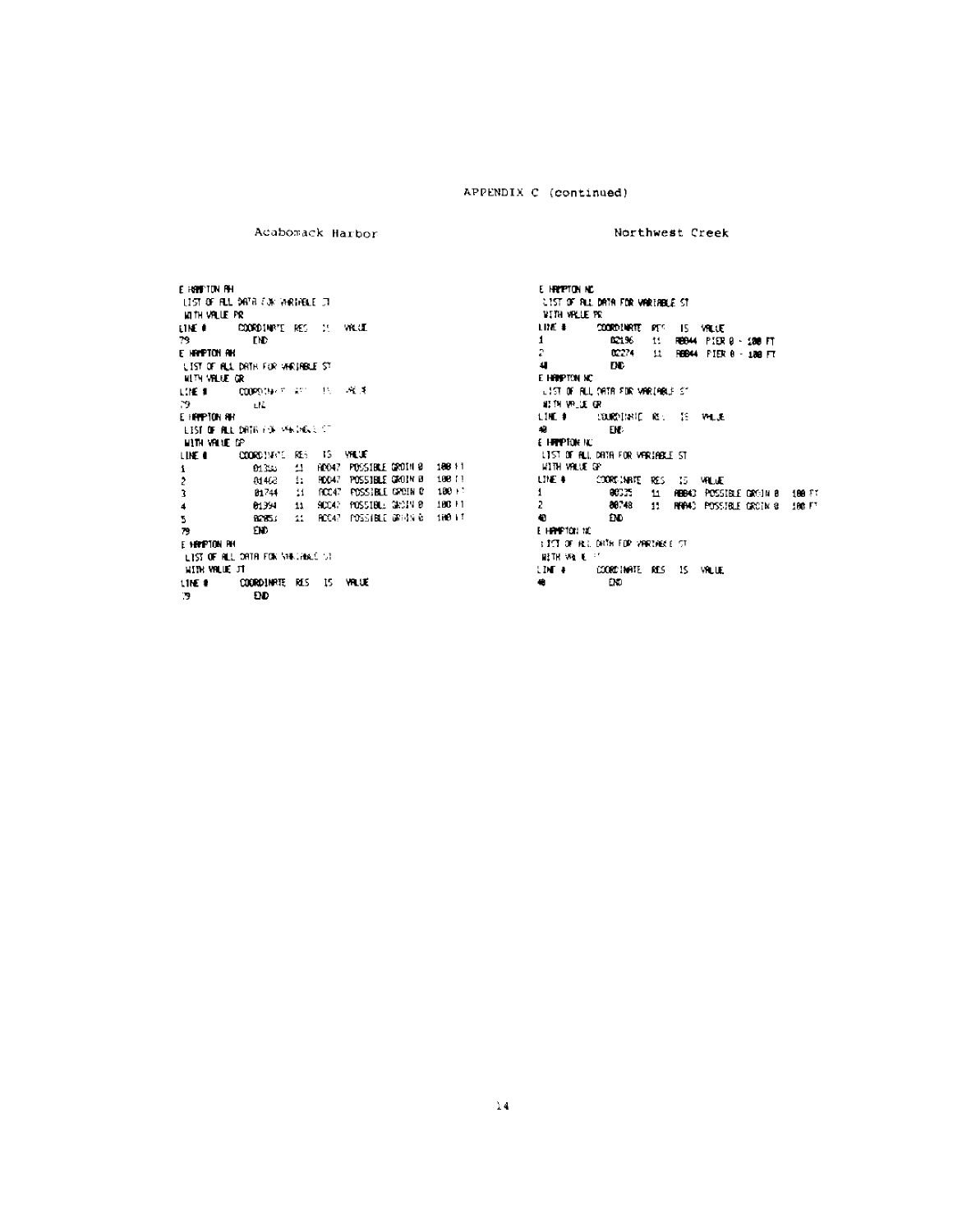#### APPENDIX D

 $\sim$   $\sim$ 

 $\sim$ 

 $\mathcal{L}_{\mathbf{r}}$ 

# 1976 Additions to Master List

| â          | COOL |  | 25 47 15 19 10 |                                       |
|------------|------|--|----------------|---------------------------------------|
| 1          |      |  |                | CLOSE EL ST EGGE DECHI E-LOUT         |
| î          |      |  |                | CLOSS IN STUDIOS CROIN & LOTT         |
| t.         |      |  |                | CLEAR ON EXTREMELY SHOWN              |
| ł.         |      |  |                | CLOCKS IN IT ROOMS TRIN 0-10077       |
| 5          |      |  |                | <b>PODE 11 ST E276 PIER 0-100FT</b>   |
| E          |      |  |                | MOSS SE ST BOOTS TERRITORY            |
| ŕ.<br>2016 |      |  |                | TASKE DE ST BEER PIER 1706-1800FT     |
| Ď.         |      |  |                | ಗಳ್ಳು ರಾಜಯ ಕಾರ್ಯಾಲಯ                   |
| s.         |      |  |                | האשר את הראשונים של בשאה האשר         |
| 12         |      |  |                | <b>THIS IS ST ELLIS DOWN BHOOT</b>    |
| Ħ.         |      |  |                | ా గ్రామం నుండి 12 కి.మీ. కి. నిరుచిగో |
| Ľ.         |      |  |                | THERE IS IN SECTION PER C-120FT       |
| B          |      |  |                | ಾನಲು ನಾಯಿ ರಾಜ್ಯ ರಾಜ್ಯ ರಾಜ             |
| 14         |      |  |                | ಿ ನ್ಯಾಸವಿದೆ. ಲಾಯಿಯ ಮಾಡಿ ಮಾಡಿ ಮೂರ್     |
| 15         | 20   |  |                |                                       |
|            |      |  |                |                                       |

 $\sim 10^{11}$ 

 $\bar{1}$ 

## APPENDIX E

# Permits Issued

| ē | הואו ממון - מון הש |
|---|--------------------|
|   | 15253656-0.629     |
| г | 1525367-0.044      |
| 2 | 15263072-0.9821    |
| 4 | 15296076-0.9000    |
| 5 | 1536869-9103       |
| £ |                    |
|   | Γr                 |

#### APPENDIX F

# Structures Probably Not Fermitted

| 1.<br>HOOSE IN IT ROME MIT SHOWER                             |  |
|---------------------------------------------------------------|--|
|                                                               |  |
| t<br><b>IN COUPLINE OF SIGNE POINT BECAUSE IN DESCRIPTION</b> |  |
| TO THE TURES IS AN ABOUT                                      |  |
| 4<br>WITS 51 57 BEEN PIRE E-1507                              |  |
| t.<br>TACKS I: ST KOG PIE HOGE KEEN                           |  |
| Ł<br>TARRAC SI STI BOOG PIER 2-130FT                          |  |
| 775617 51 57 6220 7158 0-1327                                 |  |
| B<br>THREE IS IN 1999 PIR PIRE                                |  |
| ۽<br>PC.                                                      |  |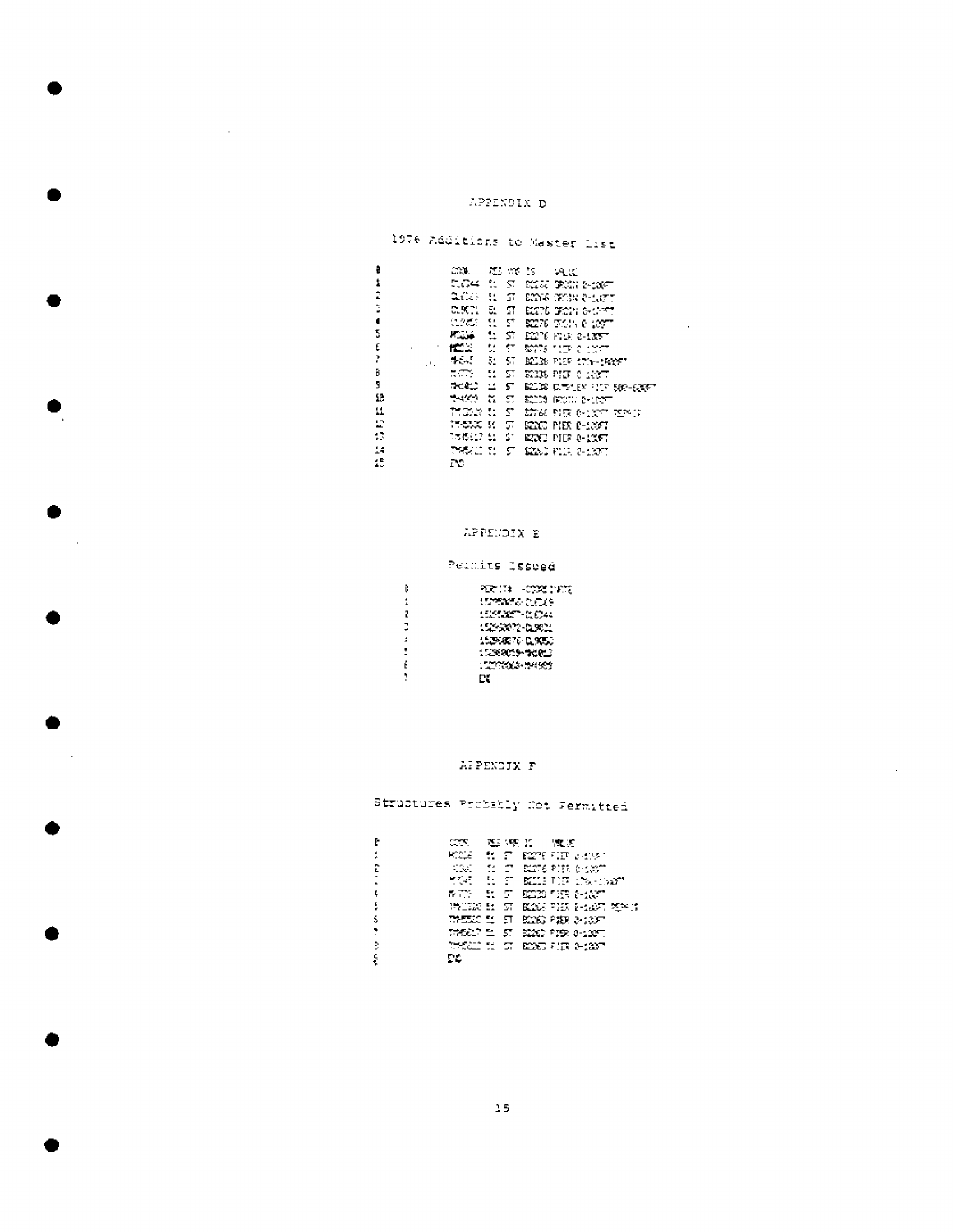#### APPENDIX G

## 1976 Master List

## Montauk Earbor

| nte vele re |                 |              |                       |                                                                    |
|-------------|-----------------|--------------|-----------------------|--------------------------------------------------------------------|
| 11 E F      | CORNEGATE .     | œ            | 15                    | <b>REL</b><br>50054 PIER 100 - 200 FT                              |
| 1           | KX T            | 11           |                       |                                                                    |
| î           | ಯಿಲ್            | и            |                       | AFFS4 000%LEX PIER 200 - 300 FT                                    |
| ţ           | 92.48           | 盐            |                       | REFS4 PIER 0 - 100 FT                                              |
| 4           | <b>City</b>     | $\mathbf{L}$ |                       | RFFA COPUES PIER 100 - 200 FT                                      |
| ţ           | 0.195           | 11           |                       | PETS: COMPLEX PIER 106 - 200 FT                                    |
| 6           | 0223            | 51           |                       | AB194 FIDR 0 - 100 FT                                              |
| 7           | <b>SCLE</b>     | 51           |                       | 92194 PIER 182 - 200 FT                                            |
| Ş           | cent            | 61           |                       | PC194 PIER 100 - 200 FT                                            |
| 9           | 0223            | /            | PE-194                | PIER 0 - 102 FT                                                    |
| 10          | 824             | 51           |                       | RELSA PIETRO - LOO FT                                              |
| ÷.          | GC-2            | 51           |                       | PS134 PIER 2012 - 2020 FT                                          |
| $\ddot{x}$  | $\alpha$        | 51           |                       | RG124 FIER 0 - 100 FT                                              |
| D           | <b>BIG54</b>    | 51           |                       | YELD PIER 0 - 100 FT                                               |
| 14          | 00.56           | 51           |                       | REMOVA PIER 0 - 100 FT                                             |
| 15          | 0224            | 51           | FC.54                 | $FIR:3 \times 130 \, F1$                                           |
| 10          | 8005            | 11           |                       | RFT54 PIER 100 - 200 FT                                            |
| ţ7          | 00:10           | 韭            |                       | P. 154 P. E. 100 - 200 FT                                          |
| 15          | 0012            | 51           |                       | PC194 PIER 0 - 130 FT                                              |
| 19          | œ               | 51           |                       | RELSA PIER B - 100 FT                                              |
| æ           | 63,50           | 1.           |                       | 3FF34 COMPLEX PIER 200 - 400 FT                                    |
| ż,          | $\alpha \infty$ | ۵ź           |                       | 49754 PIER 100 - 200 FT                                            |
| z,          | ≪≌              | 쑈            |                       | 第154 212 213 100 - 200 FT                                          |
| 끄           | 89420           | п            | ATT A                 | COPLEX PIER 400 - 580 FT                                           |
| 24          | 0.533           | $\mathbf{H}$ |                       | AFF54 CONTLEX PIER DOC - 400 FT                                    |
| z.          | 0.544           | 11           |                       | RF54 PIER 108 - 202 FI                                             |
| 26          | 8545            | 51           |                       | 82232 PIER 180 - 200 FT                                            |
| 27          | حثته            | μ            |                       | 90194 PIER 8 - 188 FT                                              |
| 28          | 80. SL          | 盆            | RFT H                 | PID 8 - 100 FT                                                     |
| 29          | 65.61           | 11           |                       | AFT54 PIER 8 - 100 FT                                              |
| r           | $\mathbf{R}$    | 11           |                       | NETSI CONFLEX PLD 400 - SAR FT                                     |
| 21          | 00.50           | п            |                       | HFT54 COMPLEX PIER 408 - 580 FT                                    |
| x           | 02769           | 益            |                       | 9FT54 PIER 200 - 200 FT                                            |
| n           | <b>BCTTS</b>    | м            |                       | SCOR PIER 6 - 180 FT                                               |
| 34          | 00340           | 11           |                       | AFF54 PIER 130 - 200 FT                                            |
| 25          | 60968           | 11           |                       | RETS4 COPPLEX PIER 300 - 400 FT<br>RFFS4 COVPLEX PIER 630 - 700 FT |
| 16          | 0271E           | ц            |                       |                                                                    |
| R           | 0694C           | $\mathbf{r}$ |                       | PFTS4 CORPLEX PIER 900 - 1800 FT                                   |
| Э           | 01813           | м            |                       | ECOR COMPLEX PIER \$00 - 600 FT                                    |
| 29          | 6264            | 益            |                       | RFT54 FIER 0 - 180 FT                                              |
| 40          | <b>01690</b>    | 盐            |                       | RTES PIER 0 - 180 FT                                               |
| e           | CSC.            | 盆            |                       | 97755、四次 2 - 182 月                                                 |
| ¢           | IC792           | 益            | <b>RECES</b>          | $9100 - 200 - 7$<br>PIER 180 - 200 FT                              |
| 43          | xx              | 11           | RI II                 |                                                                    |
| 44          | 82999           | 11           | ారావా                 | PP 130 - 202 FT<br>RIES FIR 100 - 200 FI                           |
| 45          | 3300            | 11           |                       |                                                                    |
| 46          | ESCTO           | 盆            | RF EST                | COMPLEX PIER 900 - 1000 FT                                         |
| 47          | 84857           | 11           | RFF 55                | COMPLEX PIER 700 - SOC FT                                          |
| 48          | 85043           | $\mathbf{r}$ |                       | RCC54 PIER 188 + 200 FT                                            |
| 49          | 65620           | 芸            | KYS4.<br><b>POCSA</b> | CONFLEX PIER 200 - 300 FT<br>CONPLEX PIER 2000 - 2000 FT           |
| ×.          | C.BC            | 11           |                       |                                                                    |

 $\mathcal{L}^{\text{max}}_{\text{max}}$  and  $\mathcal{L}^{\text{max}}_{\text{max}}$ 

| e hefta di                        |                                  |                          |                |                                           |  |  |  |  |
|-----------------------------------|----------------------------------|--------------------------|----------------|-------------------------------------------|--|--|--|--|
| LIST OF RLL DATE FOR VIRTIRDLE ST |                                  |                          |                |                                           |  |  |  |  |
| CITY VRIID OF                     |                                  |                          |                |                                           |  |  |  |  |
| LIE L                             | COOL: INSTE                      | 12                       | $\sim 12$      | $-1.5$                                    |  |  |  |  |
| ÷                                 | 01000                            | $\equiv$                 | <b>ACCES</b>   | DROIN 8 - 138 FT                          |  |  |  |  |
| ĵ                                 | ಐಜ                               | $\overline{\phantom{a}}$ | <b>RECEIVE</b> | CROIN 6 - 100 FT                          |  |  |  |  |
|                                   | 2000-                            | 丝                        | $\mathbf{r}$   | ದಿನಿಯ ಕಂಚಿನ ಗ                             |  |  |  |  |
| 4                                 | 049.34                           | 학.                       | لتتنفذ         | $-520\%$ $0 - 650$ $F5$                   |  |  |  |  |
| $\mathbb{C}^2$                    | DD.                              |                          |                |                                           |  |  |  |  |
| E HAT WITH                        |                                  |                          |                |                                           |  |  |  |  |
|                                   | OUT OF RUL DATA FOR VARIABLE IT  |                          |                |                                           |  |  |  |  |
| 打下 脱速的                            |                                  |                          |                |                                           |  |  |  |  |
| LTE 4                             | 378''3000                        |                          | ≈ು∷            | <b>RIE</b>                                |  |  |  |  |
| 1                                 | 30452                            | $\mathbf{L}$             |                | RT54 POSSIBLE CROIS 100 - 200 FT          |  |  |  |  |
| Ş                                 | 51. JUNE                         | п                        | ÆБ.            | POLISLE SPOIN 0 - 100 FT                  |  |  |  |  |
| þ                                 | E TAL.                           | Ŀ.                       |                | SEE POSSES OCH 8 - 100 FT                 |  |  |  |  |
| 4                                 | and .                            | ÷.                       |                | REED POSSEL CACTE 0 - 100 T               |  |  |  |  |
| Ę.                                | <b>COST</b>                      | $\mathbf{H}$             |                | $PIIIZ$ $PIIIZL$ $GQIIZ$ $P=100$ $F$      |  |  |  |  |
| ٤                                 | <b>LEE</b>                       | ì.                       |                | REEK POSIBLE ORDN 0 - 100 FT              |  |  |  |  |
| Ĩ,                                | CODE:                            | ż.                       |                | <b>THE POSSAIL DECIME - 100 FT</b>        |  |  |  |  |
| Ė                                 | <b>code</b>                      | Ŀ,                       |                | REE FOLIDE DRUN 8 - 180 FT                |  |  |  |  |
| 9                                 | <b>CODE</b>                      | ₫                        |                | RETS POLICE GOING - 100 FT                |  |  |  |  |
| 16                                | ಜನ                               | $\mathbf{r}$             | <b>RECO</b>    | <b>POSSIBLE GROSS R - 100 FT</b>          |  |  |  |  |
| 11                                | <b>COST</b>                      | 丝                        |                | RESERVATIBLE DOUBLE - 180 FT              |  |  |  |  |
| 42                                | <b>C1-20</b>                     | ż,                       |                | <b>ATTS POSSIBLE COOK 2</b><br>$220 -$    |  |  |  |  |
| 13                                | 22.76                            | $\mathbb{Z}^+$           |                | <b>AFTER POSSIBLE SKON 0 - SBC ET</b>     |  |  |  |  |
| $\mathbf{14}$                     | 1254                             | $\mathbf{H}^{\dagger}$   |                | <b>RTEL POSSIBLE SPOIN 8 - 188 FT</b>     |  |  |  |  |
| 15                                | 63393                            | £.                       |                | 年5天 - POSSIBLE GRON & - 180 FT            |  |  |  |  |
| Ľf.                               | CD TOP                           | $\mathcal{L}$            |                | $97\%$ , results are $P$ - 100 $P$        |  |  |  |  |
| ż,                                | 82215                            | $\mathbf{H}$             |                | WEST POSSIBLE GROUND - 100 FT<br>÷ŧ.      |  |  |  |  |
| 18.                               | ĐØ.                              |                          |                |                                           |  |  |  |  |
| Е нарточик.                       |                                  |                          |                |                                           |  |  |  |  |
| NITS WELL IT                      | LIST OF RLL DATA FOR VARIABLE ST |                          |                |                                           |  |  |  |  |
| LIKE #                            | CORNER TE                        | æ                        | -15            | <b>INNER</b>                              |  |  |  |  |
| ٠                                 | 的位                               | u.                       | <b>PTTS</b>    | ្ទុះព្រះខ្មែរ រូប ព្រះ                    |  |  |  |  |
| 2                                 | mat.                             | Ŧ,                       | RTE.           | $T$ $T$ $T$ $t$ $t$ $t$ $T$ $T$ $T$       |  |  |  |  |
| þ                                 | <b>PPE</b>                       | ż.                       | <b>RTE 1</b>   | <b>TIME - 180 FT</b>                      |  |  |  |  |
| 4                                 | <b>BEAC</b>                      | 44                       |                | 市"既 范"下 8 - 180 円                         |  |  |  |  |
| ś                                 | 0243                             | tá.                      | RT.            | $T_{\rm eff}$ and $\theta$ = 180 $\pm$ 17 |  |  |  |  |
| é.                                | 03813                            | 兰                        | ನನ್ನು 1        | ಪರಾರಿ - ಯಾಗ                               |  |  |  |  |
| x                                 | DC.                              |                          |                |                                           |  |  |  |  |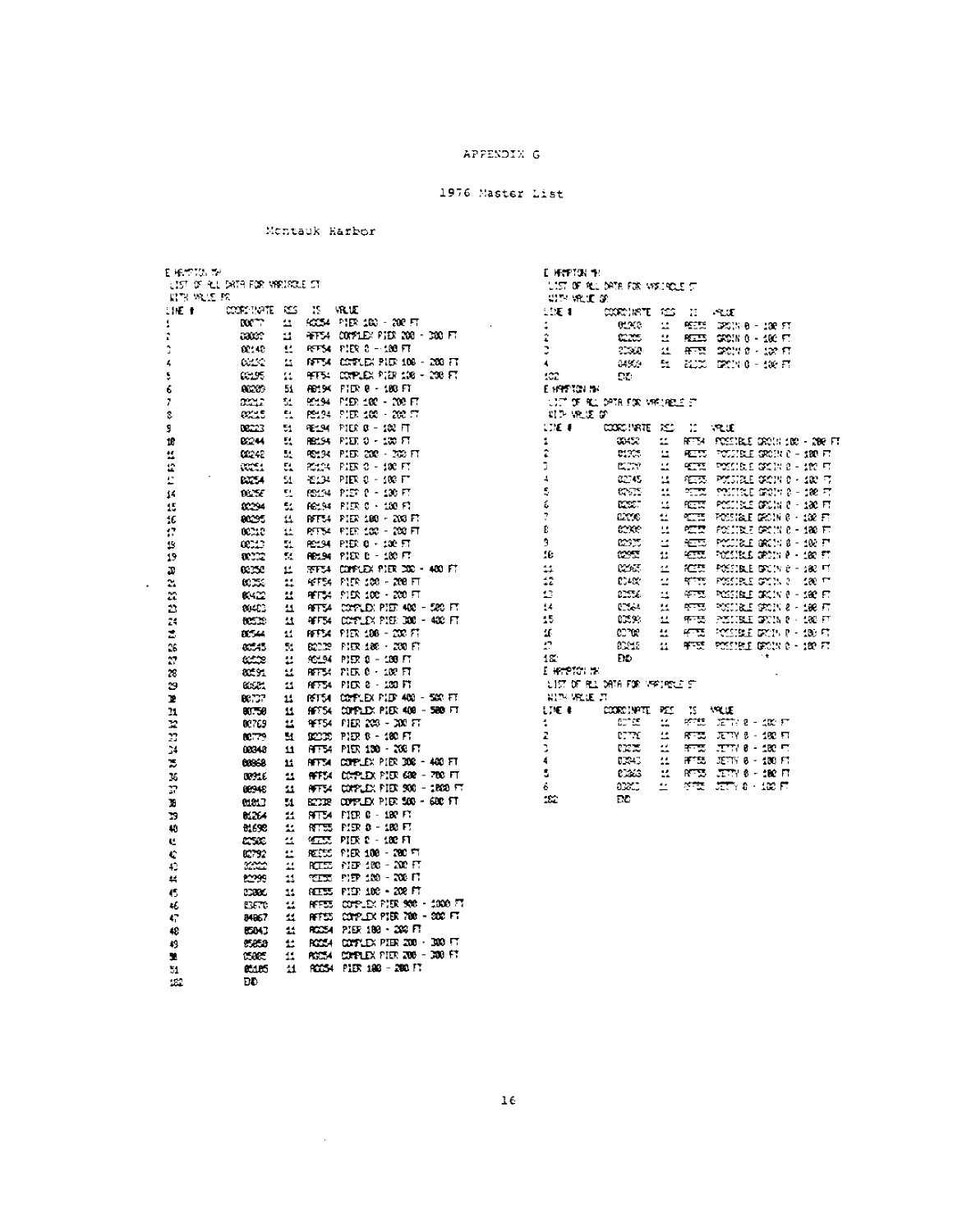Ŷ,

216

 $0.436$ 

 $\mathbf{P}$ 

Three Mile Harbor

| e fonfylin tinh                                   |                    |              |                        |                                    |
|---------------------------------------------------|--------------------|--------------|------------------------|------------------------------------|
| LIST OF HLL DATA FOR VARIABLE ST<br>NITH VALUE PR |                    |              |                        |                                    |
| LINE U                                            | <b>COORD IMATE</b> | RES.         | 15                     | VALUE                              |
| 1                                                 | 82139              | 11           | acci S                 | PIER 9 -<br>180 FT                 |
| 1                                                 | 0236               | 11           | 40946                  | PIER 100 - 200 FT                  |
| ţ                                                 | 62589              | 11           | 98546                  | PSER 0 - 100 FS                    |
| 4                                                 | <b>B25T9</b>       | 11           | <b>RB646</b>           | PIER 8 - 100 F.Y                   |
| 5                                                 | 83296              | 11           | <b>FEBAS</b>           | PIER 9 - 100 FT                    |
| ſ                                                 | 83516              | $\mathbf{u}$ | <b>FBB46</b>           | PIER 0 - 130 FT                    |
| 7                                                 | 63513              | 11           | RBB45                  | PIER 0<br>- 130 71                 |
| 8                                                 | 83766              | ı.           | PBE46                  | PIER 9<br>ia in                    |
| 9                                                 | 83706              | 11           | <b>FEB46</b>           | PIER 0<br>16. FT                   |
| 10                                                | 83792              | 11           | HBB45                  | COMPLEY PHER 108<br>280 FT         |
| Ľ                                                 | 83880              | 11           | <b>RBB46</b>           | COMPLEX PIER 180<br>200 FT         |
| 12                                                | 03965              | 11           | <b>RBB16</b>           | COMPLEX PIER 100<br>200 FT         |
| 13                                                | 03849              | п            | FEB46                  | PIER 8<br>100 FT                   |
| 14                                                | 83895              | 11           | <b>FBB46</b>           | DON'T LEX PIER 200<br>380 FT       |
| £5                                                | 83988              | 11           | RBB4C                  | COMPLEX PIER 200 -<br>300 FT       |
| ١ĸ                                                | 8320               | 51           | B2266                  | PIER 100 - 200 FT                  |
| 17                                                | 53931              | 11           | <b>RED-16</b>          | PIER 100<br>200 FT                 |
| 18                                                | <b>B4266</b>       | 11           | <b>RBB45</b>           | PIER B -<br>188.57                 |
| 19                                                | <b>M272</b>        | п            | <b>RBB46</b>           | PIER 8 - 188 FT                    |
| 30                                                | 84275              | 11           | PBB46                  | PIER 0 - 100 FT                    |
| 21                                                | 84278              | 11           | <b>REBAG</b>           | PIER 0<br>189 FT                   |
| 22                                                | 04295              | 11           | <b>FRE40</b>           | COMPLEX PIER 198 406 FT            |
| 23                                                | <b>MGT9</b>        | 11           | <b>PBB46</b>           | PIER 0 - 100 FT                    |
| 24                                                | 84539              | 11           | <b>PCC46</b>           | pter b<br>$\bar{z}$<br>188 FT      |
| 25                                                | 04712              | 11           | <b>RCC16</b>           | pier d<br>180 FT                   |
| 26                                                | 84758              | 11           | RCC46                  | pier 9<br>$-100 FT$                |
| 77                                                | <b>B4761</b>       | 11           | ACC46                  | 100.57<br>PIER 3                   |
| 29                                                | 84765              | 11           | HCC46                  | SIER B<br>$-100$ $\Pi$             |
| 29                                                | 84778              | $\mathbf{u}$ | HCC46                  | PIER B<br>- 100 FT                 |
| 39                                                | 04.81              | 11           | ACC 46                 | PIDR 8 - 189 FT<br>PIER 8 - 100 FT |
| 11                                                | 84795<br>84789     | 11<br>11     | 90. KE<br><b>RCCAS</b> | PIER 9 - 100 FT                    |
| r<br>n                                            | 84793              | 11           | ACC46                  | PIER 9 - 180 FT                    |
| 14                                                | 04972              | 11           | <b>RCC46</b>           | COMPLEX PIER 2008 - 400 FT         |
| 15                                                | 54595              | 11           | RCC 16                 | PIER 8 - 109 FT                    |
| 35                                                | 64968              | 11           | 80046                  | PIER 0 - 100 FT                    |
| P                                                 | 84998              | 11           | PCC46                  | PIER 0 - 100 FT                    |
| 38                                                | 04993              | 11           | <b>ACC 46</b>          | PIER 9 - 188 FT                    |
| 19                                                | 84597              | 11           | <b>RCC46</b>           | PIER 0 - 100 FT                    |
| œ                                                 | <b>CALC</b>        | 11           | <b>RCC46</b>           | PIER 8 - 100 FT                    |
| 41                                                | 05009              | 11           | <b>RCCAS</b>           | COMPLEX PIER 100 - 200 FT          |
| 42                                                | 05189              | 11           | <b>ACCAS</b>           | COMPLEX PIER 400 - 500 FT          |
| C                                                 | 85131              | 11           | <b>ACC16</b>           | FIER O<br>180 FT                   |
| 44                                                | <b>DSM</b>         | 11           | ACC 46                 | COMPLEX PIER 180 - 200 FT          |
| 43                                                | 助论                 | 11           | ADI40                  | 108 FT<br>PIER B                   |
| 46                                                | 85544              | 11           | <b>ACC46</b>           | COMPLEX PIER 200 - 380 FT          |
| 47                                                | 6336               | п            | <b>RCC46</b>           | complex pier 200 -<br>330 F.       |
| 48                                                | 85563              | $\mathbf{H}$ | HCC46                  | PIER 100 - 200 FT                  |
| 49                                                | 15565              | 11           | <b>RCC46</b>           | PIER 100 - 200 FT                  |
| 59                                                | 85563              | 11           | <b>RCC46</b>           | PTER 100 - 200 FT                  |
| 51                                                | 85577              | 11           | RCCA6                  | PIER 100<br>200 FT                 |
| 22                                                | 8555               | 11           | <b>RDD46</b>           | COMPLEX PIER 0 189 FT              |
| 53                                                | 85562              | Ŝİ           | 82 C                   | PITR 0 - 180 FT                    |
| 54                                                | 05617              | 51           | <b>RCCC</b>            | PIER 0 - 196 FT                    |
| 55                                                | 5622               | 51           | <b>PRO60</b>           | PIER 8 - 100 FT                    |
| 56                                                | 85623              | 51           | 82 C                   | PIER 8 -<br>180 FT                 |
| 7                                                 | 95653              | 51           | AR258                  | PIER 0 - 100 FT                    |
| 218                                               | Đ٥                 |              |                        |                                    |

```
E HAMPTON THE
 LIST OF ALL DATA FOR VARIABLE ST
 HITH WILLIE OR
            COORDINATE RES IS WHULE<br>04965 11 ACCA6 GROIN 0 1808-FT<br>05600 11 ADD46 GROIN 0 1800-FT
LINE &
\mathbf{1}\overline{2}218\overline{E}E HAPPTON THE
 LIST OF ALL DATA FOR VARIABLE CT.
 WITH VIELE OF
             LINE #
\pmb{1}t,
Ţ
                  8857
                           11 RODAS POSSIBLE GROIN 0 - 180 FT
                  8885
                           11 RODAS POSSIBLE GROIN 8 - 198 FT
\ddot{\phantom{0}}11 ACC45 POSSIBLE GROIN B - 180 FT
\overline{5}01541
\pmb{\xi}0.35711 RODAS POSSIBLE DROIN B 100 FT
23ĐĎ
E HAPPTON THE
 list of rel data for variable st
 HITH WALLE JT
              STREA
\mathbf{I}11 RCC45 JETTY 8 188 FT
                 8102\overline{2}RCC45 JETTY 8 - 108 FT<br>RCC45 JETTY 8 - 108 FT
þ
                  81414
                            \pmb{\mathfrak{u}}\ddot{\bullet}01453
                           \mathbf{11}RBB46 JETTY 0 - 198 FT
\bar{\mathbf{5}}63677
                           \pmb{\mathfrak{u}}\frac{11}{11}RB46 JETTY 8 - 188 FT
\pmb{\epsilon}0.367
```
**ЛЕВНА** ЛЕТТУ В 100 ГТ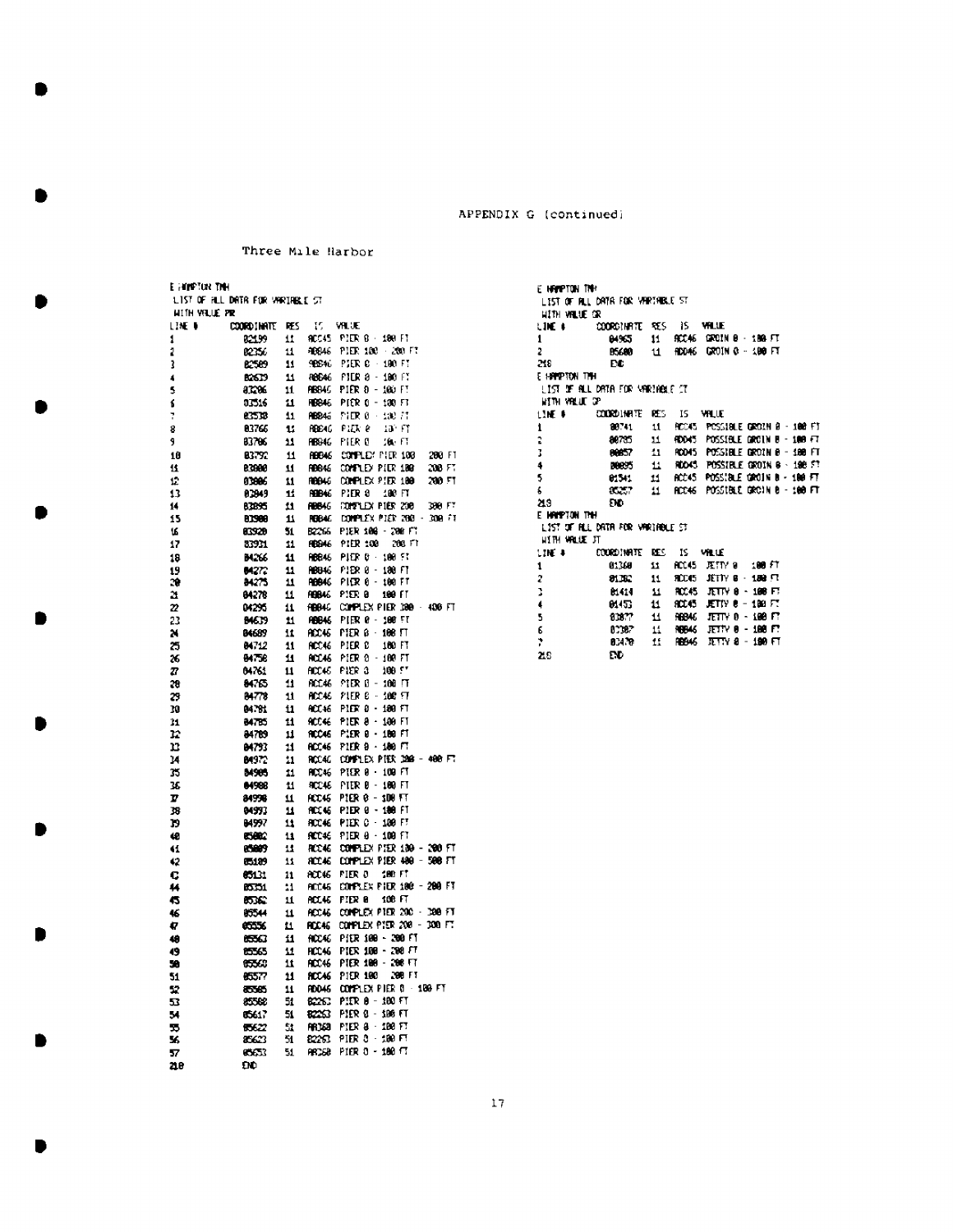Coast Line

**IS VALLE** 

RBB42 PIER 580 - 680 FT

PRC91 PIER 100 - 200 FT

 $8P(C, 251, 100 + 50.57)$ 

 $\langle \phi_{\ell+1} \rangle$  ), (1, 2, 1, 2, 2, 2, 3)

**RIGHT TILK B** 100 L

80046 FIER 6 - 100 mi

RDD46 PIER B - 180 FT

R0046 PIER 8 - 198 FT

REE46 PIER 6 - 100 FT

REE47 PIER 0 - 180 FT

AFFAT PIFR A - 100 FT

ADD47 PIER 0 - 100 FT

**GRANT PIER L. - 180 FT** 

RRAS PIER 180 - 200 FT

PHER 8 - 198 FT

HHH49 COMMULX PICR 480 - 500 FT

PIER 8 - 100 FT

PIER 200 - 300 FT

FIER 300 - 408 FT

PIER 0 - 180 FT

PIER 0 - 198 FT

REEST COMPLEX PIER 700 - 800 FT

REES4 COMPLEX PIER 200 200 FT

**REES4 PIER 6 - 100 FT** 

RBB42 DROZN 300 - 480 FT

90066 GROIN 8 100 FT

RBC37 DR01N B - 180 FT

DROIN 8 - 186 FT

GROIN 200 - 300 FT

GROIN 480 - 509 FT

ORDIN 8 180 FT

DROTH 0 - 100 FT

GROUN B - 180 FT

CRO1N 8 - 100 FT

COMPLEX PIER 380 - 408 FT

COFFLEX PIER 200 - 300 FT

CONFLEX PIER 508 - 600 FT

RBB42 COMPLEX PIER 500 · 600 FT

RES42 COMPLEX PIER 298 - 308 FT

100 L.

F HAPTON CL

LIKE I

÷

 $\mathbf{r}$ 

в

 $\overline{1}$ 

K.

ż

 $\overline{\mathbf{S}}$ 

9

18

 $\mathbf{11}$ 

12

13

 $^{14}$ 

 $\mathbf{t}$ 

16

 $17$ 

18

 $\overline{19}$ 

ä

 $\overline{\mathbf{z}}$ 

 $\bar{\omega}$ 

ិរ<br>វី<br>វី

26

 $27\,$ 

 $2\mathsf B$ 

B

186

LUE #

1

Ì

¢

5

Ġ

8

٩

10

196

E HAPTON CL

HITH VALUE OR

**WITH VALUE PR** 

LIST OF ALL DATA FOR VANIABLE ST

**COORDINATE RES** 

 $\Omega$ 

51

 $\mathbf{11}$ 

 $\pmb{\mathfrak{u}}$ 

 $\mathbf{1}^4$ 

 $\pmb{11}$ 

 $\pm 1$ 

 $\mathbf{L}$ 

 $\pmb{11}$ 

 $11\,$ 

 $\mathbf{11}$ 

 $11$ 

 $11$ 

 $11\,$ 

 $\pmb{\mathsf{11}}$ 

 $\mathbf{11}$ 

 $\mathbf{t}^{\prime}_4$ 

 $11\,$ 

 $\pmb{\mathfrak{u}}$ **NAM9** 

 $11\,$ 80849

 $\mathbf{11}$ 60049

 $\mathbf u$ 

 $\bar{\mathbf{u}}$ **RB949** 

 $\mathbf{1}1$ 

 $11$ RDDG3

 $\mathbf{H}$ 

 $\pmb{11}$ 

 $\bar{\mathbf{H}}$ 

 $\mathbf{u}$ 

 $\pmb{\mathfrak{u}}$ **ROOM** 

 $\mathbf{H}$ **RTM** 

 $\mathbf{1}\mathbf{1}$ 

 $\mathfrak{U}$ 

 ${\bf 1}$ B2266

 $\mathbb{S}^4$ 

 $\mathbf{\hat{z}}$ 

 $\Omega$ 

51

BEE47

88049

FBB50

ADES:  $\Omega$ 

IS VALUE

**ROOMS** 

B226

6276

**FDD53** 

88000

00015

00194

 $00200$ 

 $00040$ 

82978

06168

86326

06JR

06259

06915

07381

87399

07428

87657

89993

1812?

10180

18266

10955

109.8

19968

11828

11610

15213

15429

15023

15861

16015

ÐЪ

list of All Data for Variable St.

**COORDINATE RES** 

GAT41

01790

01966

85945

6544

86369

890 M

89058

15482

15469

**DD** 

E HAMPTON CL

LIST OF ALL ORTH FOR VARIABLE ST WITH VILLE OP COORDING TE RES **IS VIEW**  $1116 +$ ROMA POSSIBLE GROIN 8 - 100 FT nesa.  $11 \overline{\mathbf{1}}$ RODAS POSSIBLE ORDIN 9 - 100 FT ÷ 83532 11 ROMO POSSIBLE OROIN 8 - 100 FT  $\mathbf{B}$  $0.557$  $\pm 1$  $\overline{1}$ 67102  $\bar{1}1$ RESAR POSSIBLE GROIN 8 - 100 FT 5 07299  $41 -$ RELA? POSSIBLE DROIN 8 180 FT K. 19276 R6949 POSSIBLE GROUN 0 - 188 FT  $11^\circ$ 26 **DE** E HAPTON CL LIST OF RLL DATA FOR VARIABLE ST WITH VALUE JT **COORDINATE RES IS VIELE UNE #**  $-0.05$ 98642 JETTY 180 - 200 FT  $44 \mathbf{1}$ ROD46 JETTY 500 - 600 FT **BSE**<sup>+</sup>4  $\overline{c}$ 11 NEE47 JETTY 8 - 100 FT 87475  $\mathbf{H}$ Þ  $\blacklozenge$ 87491  $\mathbf{H}$ REE47 JETTY 8 - 100 FT 5 87524  $11\,$ **REEAT JETTY 8 - 100 FT** 0.553 PCE47  $J\Gamma T V = -100 F$  $\mathbf{f}_i$  $\boldsymbol{11}$ ÿ 0.592 RE547 JETTY 0 - 100 FT  $\Omega$ JETTY 9 - 100 FT  $\pmb{0}$ 07615 **BE47**  $\pm 5$ JETTY 0 - 180 FT Ą 0758 RIOS?  $\pm$ 10 JETTY 0 - 100 FT 07702 **ROM?** 11 **R0047**  $R$   $T$ "  $\beta$  - 100  $R$ 07229  $\pmb{11}$  $\mathbf{u}$ RODA? JETTY 6 - 180 FT  $12$ 87727  $11\,$  $\mathbf D$ 87245  $\mathbf{11}$ ROL. STETY 8 100 FT  $0.787$ ROAT JETTY 8 - 100 FT  $\bf 14$  $11$  $\overline{15}$ 07914 90047 JETT 8 - 100 FT  $\bar{\mathbf{1}}^{\mathbf{1}}_{\mathbf{1}}$  $16\,$  $0.826$  $\bar{11}$ ROM.  $27.177.8 - 180.57$ 97953  $\Omega$  $9842$ JETTY 0 - 189 FT  $12$ 88972 PCC48 JETY 0 - 130 FT 18  $11$ 8099C **RCC48** JETY  $8 - 196$  FT 19 45. RCAC JETTY 8 - 188 FT æ 8931A  $11\,$  ${\bf a}$ 09222 Ŀ. BODAR JETTY B - 199 FT JETTY 8 180 FT 00042  $11$ PCT48  $\mathbb{Z}^2$ 09059 IJ  $\mathcal{L}^{\bullet}$ 80048 JETTY 8 - 180 FT JETT/ 8 - 198 FT  $\mathbf{\hat{z}}$ gont - $\mathbf{H}$ annus. ACC48 JETTY B 130 FT 25 00004  $\pmb{11}$ 8248 JETTY 6 - 198 FT  $\rm z$ 09295  $\pm\frac{1}{2}$ 27 69643  $\mathbf{11}$ 90040 JETTY 8 186 FT **ВЕКА** JETTY 8 - 180 FT  $\bar{x}$ 0564  $\bar{\mathbf{H}}$  $\overline{c}$ 89634  $11\,$ 90048 JETTY 8 - 180 FT 50 09727  $\bar{\mathcal{M}}$ 42848  $JUV 0 - 189 F$  $\overline{\bf{M}}$ 09911 9649 JETTY 8 - 180 FT  $\pmb{\mathfrak{u}}$  $\frac{1}{12}$ REB48 JETTY 8 - 100 FT 09987 Ł. 98648 JETTY 8 - 198 FT 0943  $\mathfrak{U}$ 10022 **NYMB** JETTY 6 - 100 FT 11  $\mathbf{M}$ **JETTY 8 - 188 FT RFM9** 35 18048 44  $1007$ SETTY 8 - 180 17 **REGAS**  $\frac{1}{2}$  $+4$ SUPPL 100 - 200 FT RB 49 12143 A.  $277'8 - 180$  FT 9859 X 11695  $\mathcal{L}^{\bullet}_{\bullet}$ ROCEA JETTY 180 - 200 FT  $\bf 3$ 17489  $\mathbf{\mathbf{11}}$  $40$ 17475  $\mathbf{u}$ RODS4 JETTY 188 - 200 FT 236 ĐĐ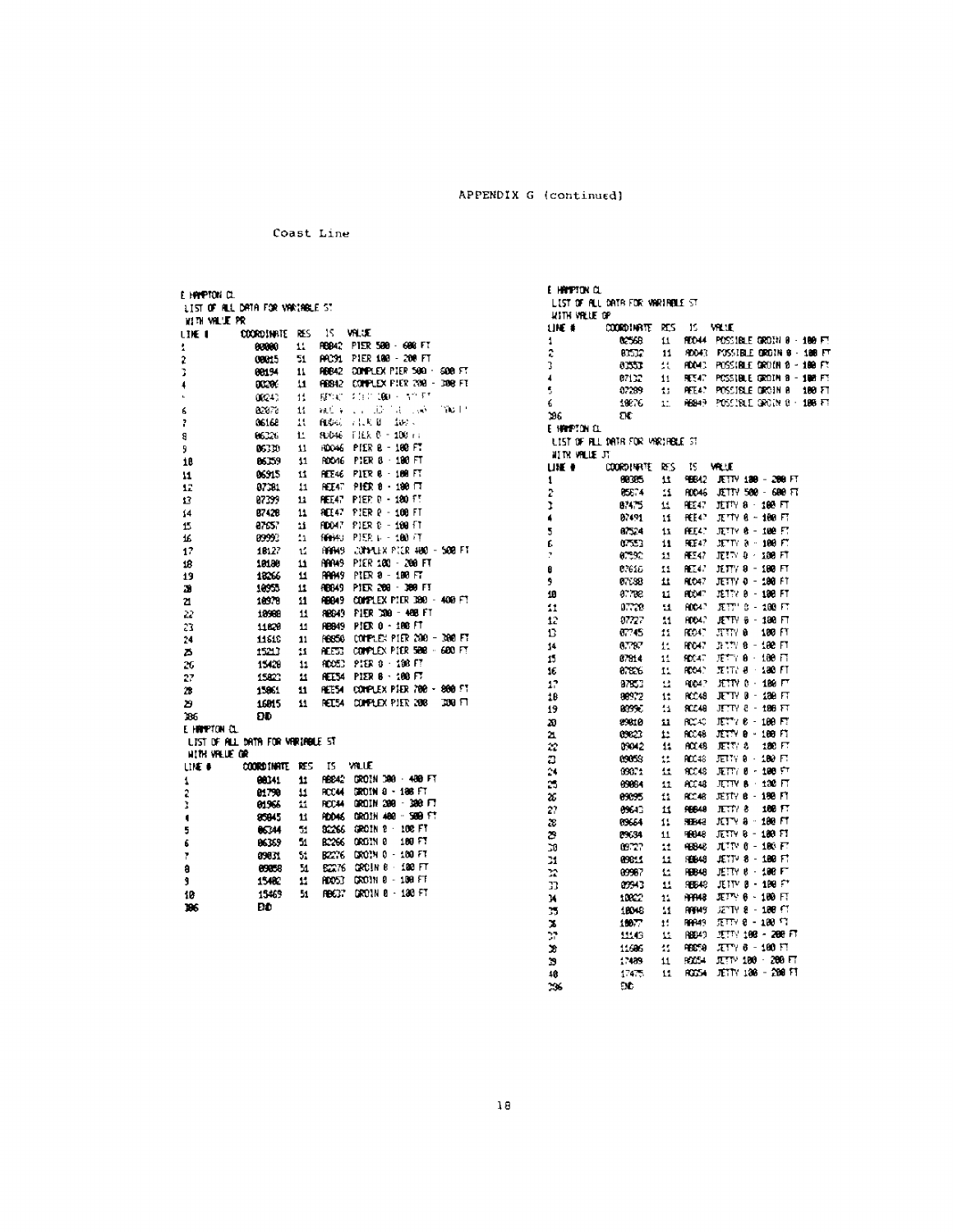(.PPENDIX G (continued)

E HAPTON NH LIST OF RJ DATR FOR V. (RBLC ST HETH VALUE PR LIKE 6 COORDINATE RES 15 VRLUE 01345 11 ROB51 PIER 0 100 FT 1 ч. DD. E HWPTON NH LIST OF ALL DRIVE FOR VELTABLE ST **WITH VALUE OR** COORDINATE RES 15 VALUE UNE # ĐĐ. 生. E HEMPTON IN LIST OF R.L. DRTR FOR VANIABLE ST **NETH VILLE OF CORDINATE RES** IS VALUE **LIKE B** 11 88858 POSSIBLE 0R01# 0 - 100 FT 60123 1 19858 POSSIBLE OR01N 8 - 100 FT 8037  $\mathbf{u}$  $\mathbf{r}$ ROBSO POSSIBLE GROIN 0 - 100 FT ı 80385  $11$ RBBSG POSSIBLE ORDIN B - 100 FT  $\ddot{\phantom{1}}$ 89590  $\mathbf{11}$ 80960 R6051 POSSIBLE GROIN B - 100 FT  $\overline{\mathbf{5}}$  $\mathbf{u}$ REIER1 POSSIBLE 0R01N B - 180 FT 01019  $\mathbf{11}$ 6 R9851 POSSIBLE GROIN 8 - 180 FT 01050  $\mathbf{z}$  $11$ **RED51** POSSIBLE CRITIN B - 100 FT ¢ 01103 44 REGIS1 POSSIBLE GROTH 0 - 180 FT  $\mathbf{11}$ 9 01130 REES1 POSSIBLE GROIN B - 100 FT 19 81175  $11$ ROCS1 POSSIBLE GROTN 0 - 180 FT П 81578  $\mathbf{u}$ RCC38 POSSIBLE GROIN 0 - 188 FT ē **E26U**  $\mathbf{11}$ ĐĐ. м E HANPTON NH LIST OF ALL DATA FOR VARIABLE ST **RETH WILLIE JT** "<br>Coordinate RES 15 value<br>- 01351 11 Regis Jetty 0 - 100 ft LINE #  $\mathbf 1$  $\mathbf{H}$ ĐĐ.

Napeague Harbor

E HANDYTON HC. LIST OF ALL DATA FOR VARIABLE ST HITH VALUE PR COORDINATE RES IS VALUE **LIKE #** 00111 **RR368 PIER 8 - 199 FT** 1 51 細芯  $\pmb{\mathfrak{u}}$ RE46 CONPLEX P18R 100 - 200 FT 2 t 66756 11 REE46 CONPLEX PEER B - 188 FT  $\blacksquare$ 8005 51 82276 PIER 0 - 100 FT  $\overline{\mathbf{5}}$ 61.890 11 REE47 COMPLEX PIEX 300 - 408 FT  $\mathbf{H}$ FM<sub>D</sub> E HRYPTON HC list of ril data for variable st **WITH VALUE OR** .<br>Coordinate res is value.<br>198298 11 res46 grotn(188 – 200 ft **LINE 6**  $\mathbf{1}$  $\mathbf{A}$ mn E HREPTON HC LIST OF ALL DATR FOR VARIABLE ST **KITH VILLE OF** .<br>Coordinate RES IS Willie<br>188769 11 Ree46 Possible Groth 0 - 100 FT LINE #  $\mathbf{I}$  $\mathbf{B}$ **EVD** E HIMPTON HC LEST OF ALL DATA FOR VARIABLE ST WITH VILLE JT LINE # **COORDINATE RES IS WILLE** R. DO.

Hog Creek

19